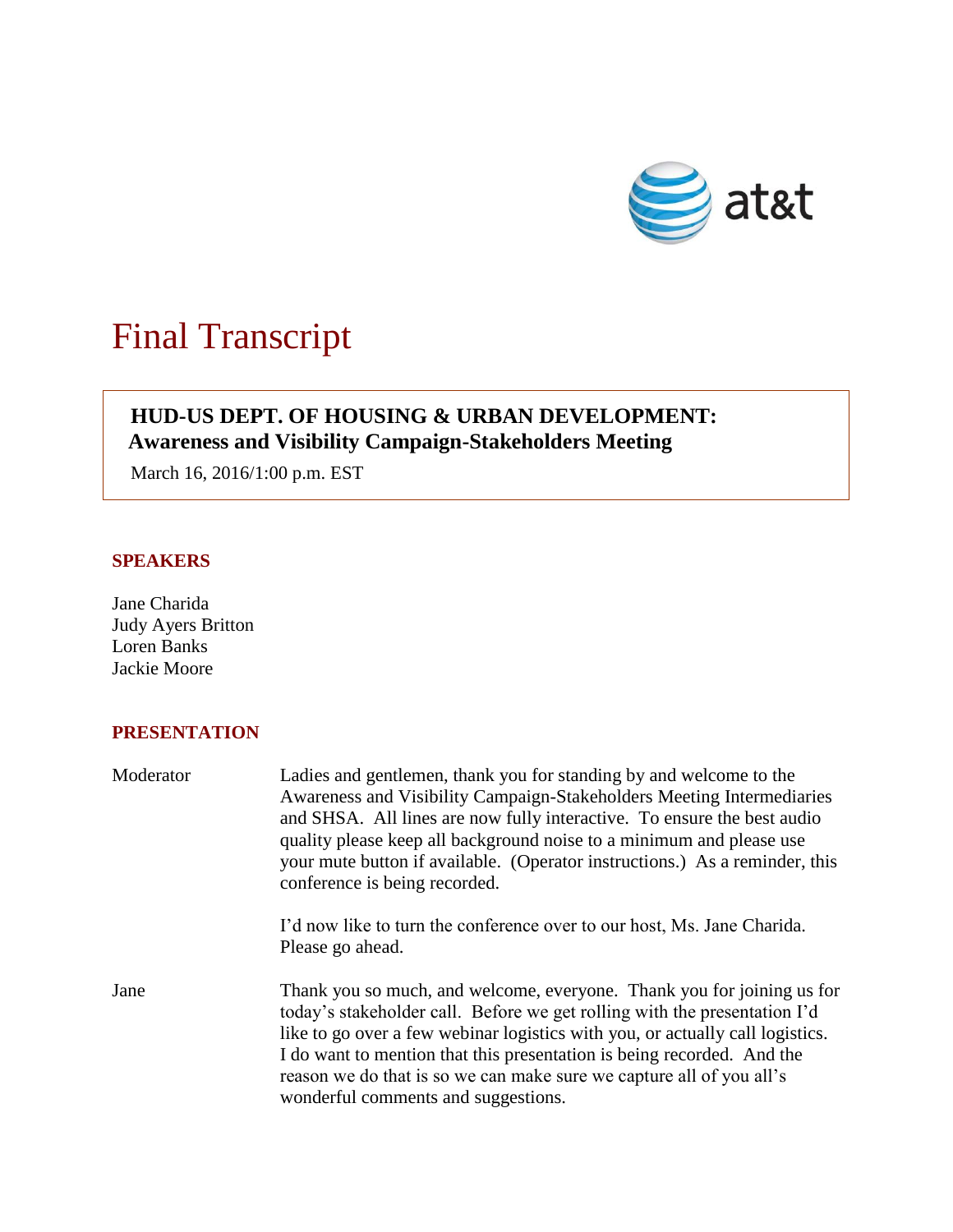Our lines are going to be muted for a while, but once we get into the discussion portion of the call we will open up the lines. At that point you can mention any questions or comments you have.

I would also like to say there are other ways to make comments. Next slide, please, Judy. If you notice, to your right there is a question box. You can put in questions or comments there, or if you think of something after today's call feel free to drop us a note in our housing.counseling@hud.gov. mailbox. Next slide, please. And then the next one. Thank you.

As I mentioned, the lines will be on mute until we get rolling. When the operator opens the lines we request that you mute your lines yourselves unless you are speaking, of course, and you can do that by either touching the mute button on your phone or pushing star six.

We also find that it's easier to hear you when you use the handset on your phone instead of speaker. So, that would be great if you could do that. At the conclusion of today's call we will have a brief survey, and it would be wonderful if you could comment on that. That just helps us do a better job on calls and on webinars. Next slide, please.

We'll also issue a Certificate of Training. It will come via email. And this will be your only certificate that you'll get. So, please save that for your records.

Again, we encourage you all to participate, either on the phone or in the comment box. I'd now like to turn it over to our presenter, Judy Ayers Britton.

Judy Thanks, Jane. Good morning, and good afternoon to some of you. As Jane said, I'm Judy Ayers Britton, and I'm with the Office of Housing Counseling. And I want to thank you guys for joining us today for the Awareness and Visibility Campaign focus group.

> I want to give you a little background on what we're doing before we get started with this focus group. The Office of Housing Counseling has contracted with creative marketing resources to gain knowledge on the perception of housing counseling and hopes to make a change in any negative perceptions and create awareness of the value of housing counseling among our stakeholders, especially the consumers.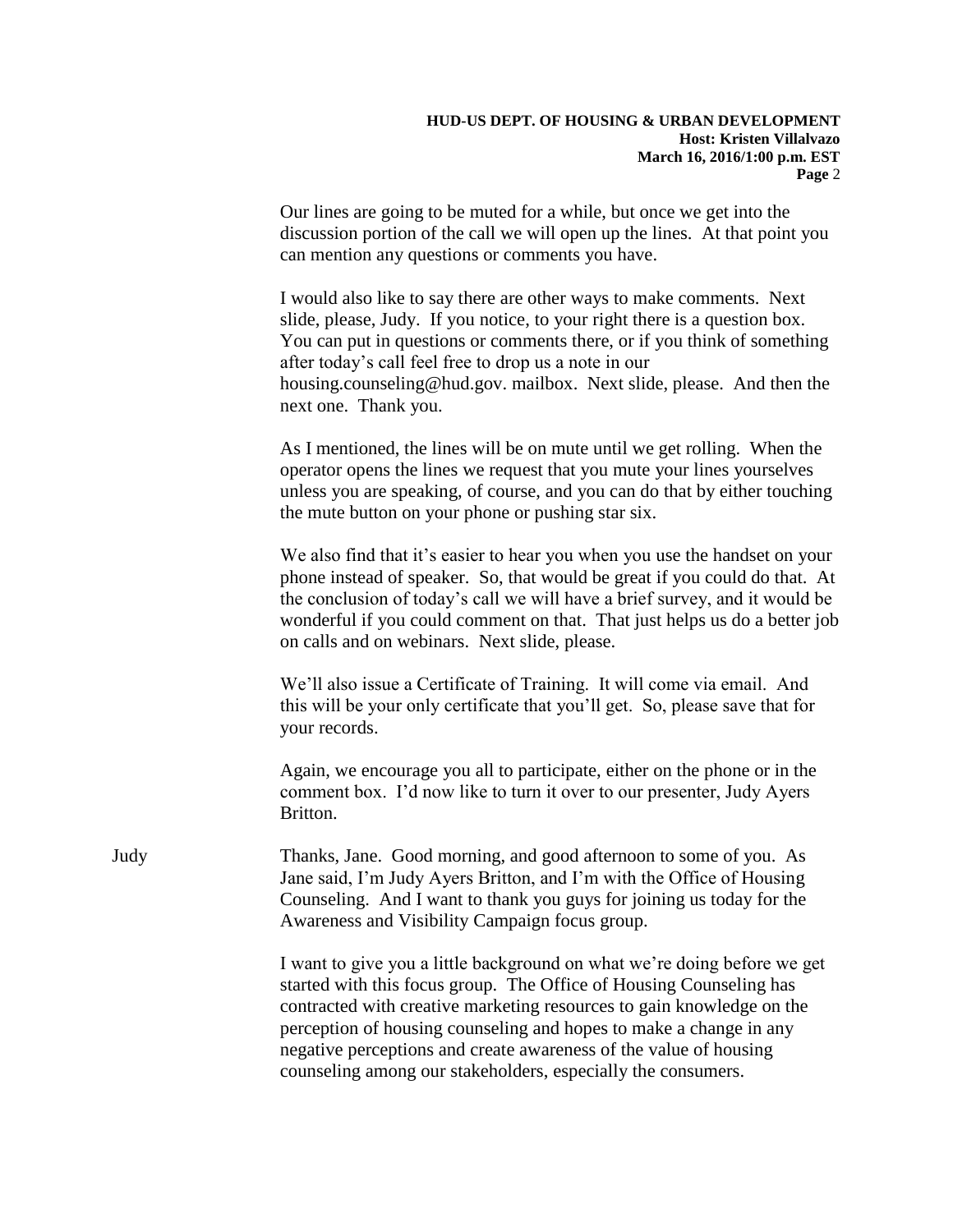So, we're holding focus groups across the country and via webinar with all of our stakeholders to find out their perceptions, find out what your perception is of housing counseling. We've held several meetings over the last couple of months, and we'll continue through April, concluding with a consumer focus group. And certainly when we're done with all of these focus groups and have a final report on it we will certainly be sharing it with folks.

So, that being said, you guys of course are very important stakeholders in this process, and we want to get your feedback on some of the questions we believe will help us in the discovery phase of this project. Now, I know we've got a limited number of folks on the call, so I want to make sure that those of you who are intermediaries in state housing finance agencies, please, please speak up.

Keep in mind you do not have to identify yourself if you don't want to. This is completely anonymous. We're just looking for feedback to try to further what we're doing throughout this Awareness and Visibility Campaign. And I know some of you may not actually provide counseling per se. You may just oversee sub-grantees or affiliates, so keep that in mind when the questions are asked and try to put it in perspective of the housing counselors that you oversee, that you work with, and agencies that you work with, and from their perspective.

And so without further ado, let me move to the agenda. I'm going to introduce to you, from Creative Marketing Resources, Loren Banks and Jackie Moore, who will be working through the questions with you. And again, please speak up and be honest, is what we want. Alright, I'll turn it over to them. Thank you.

Loren Thank you. Good afternoon, everyone. This is Loren Banks speaking, with Creative Marketing Resources. We are so glad that you were able to join us this afternoon/morning, whatever time zone you're in. But we really want to start our discussion off talking about first time home buying and, as Judy mentioned, we want you to be as candid as possible, so please feel free to give us your honest feedback.

> We're going to open up for a quick poll just to find out who is on the line today. So, if you can take just a few moments to answer this poll: What housing counseling services does your agency provide? And you can certainly select more than one of those options.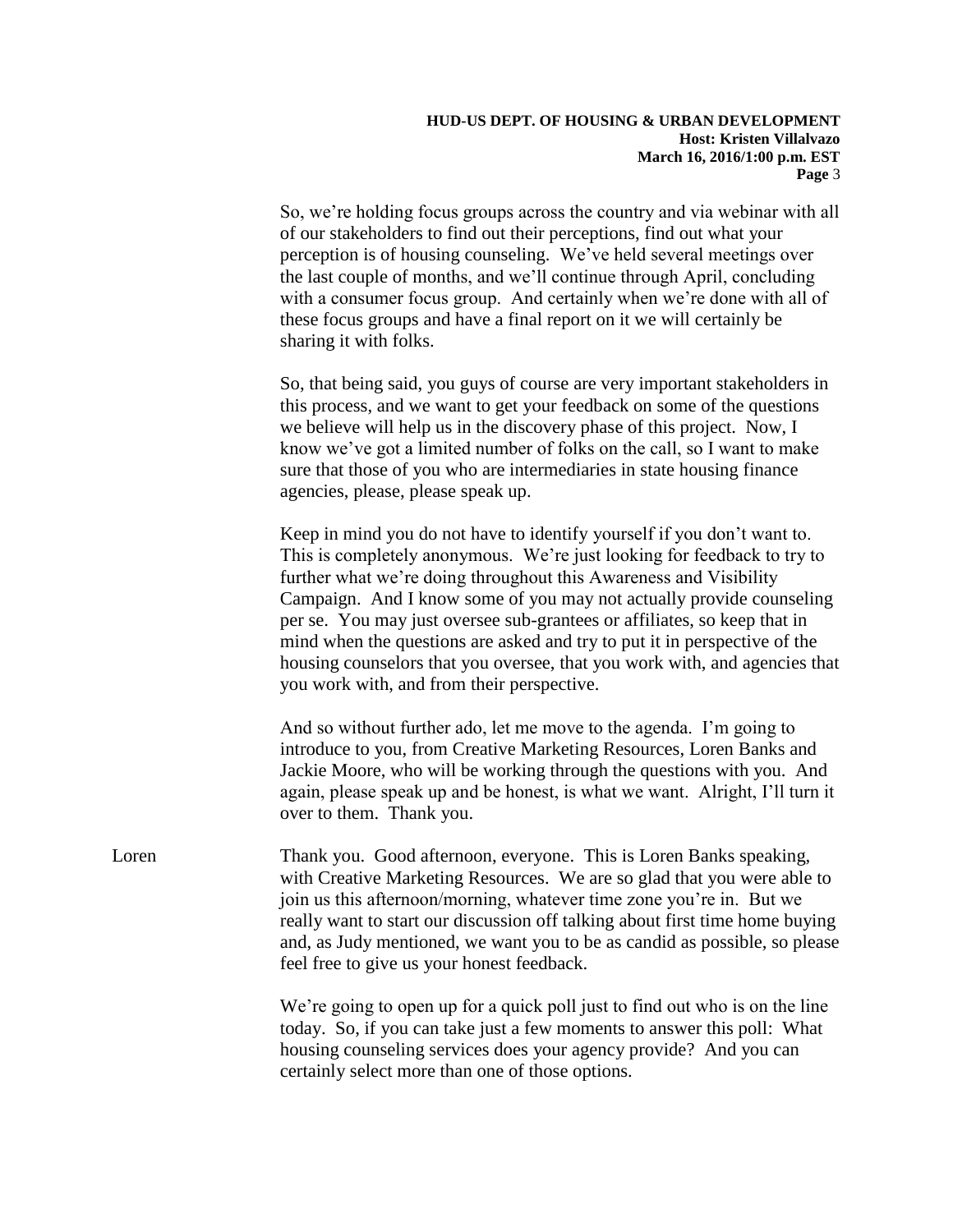|       | So, about half the people have voted.                                                                                                                                                                                                                                                                                                                                                                                                                                                                                                                         |
|-------|---------------------------------------------------------------------------------------------------------------------------------------------------------------------------------------------------------------------------------------------------------------------------------------------------------------------------------------------------------------------------------------------------------------------------------------------------------------------------------------------------------------------------------------------------------------|
| Judy  | And I know some of the people on the call today don't actually provide<br>counseling at all, some HUD staff are on the call as well, so you might be<br>able to move on with half.                                                                                                                                                                                                                                                                                                                                                                            |
| Loren | Okay, great. Thank you. This is just really helpful for us to know what<br>services you actually provide as you are answering the questions that we<br>have for you [indiscernible]. Okay. I think we can move to the next slide.                                                                                                                                                                                                                                                                                                                             |
|       | So, in terms of first time home buying, that's kind of where we want to<br>start our discussion off this afternoon, putting yourself in your consumer's<br>shoes. So, in other words, those renters and those first time home buyers<br>that you're working with what's most important to them when are<br>considering purchasing a home for the first time. Do you think that<br>they're most concerned with their credit, their down payments, the<br>neighborhood they're going to move into, the cost of the home? What are<br>the most important things? |
| W     | And all your lines are open, so you can just speak candidly.                                                                                                                                                                                                                                                                                                                                                                                                                                                                                                  |
| Loren | I see an answer just came up on the poll here, so understanding the<br>mortgage process. Okay. Can you elaborate on that? Understanding what<br>about the mortgage process?                                                                                                                                                                                                                                                                                                                                                                                   |
| Judy  | So, do you think that the mortgage process is a little daunting and that the<br>consumers of course need help in counseling to try to understand it?                                                                                                                                                                                                                                                                                                                                                                                                          |
| W     | Can you also maybe think about, is it the length of time that it takes in<br>terms of the process, or just the amount of paperwork, or the number of<br>things that you have to go through, inspections, all of those things a first-<br>time home buyer might not be familiar with all of the requirements, so is<br>that what you meant by understanding the mortgage process?                                                                                                                                                                              |
| W     | I think so and just all the steps in the process, inspectors, insurance,<br>attorneys, property taxes, and how each step in the mortgage process<br>should flow, where do you start.                                                                                                                                                                                                                                                                                                                                                                          |
| Loren | Yes, excellent. Good information.                                                                                                                                                                                                                                                                                                                                                                                                                                                                                                                             |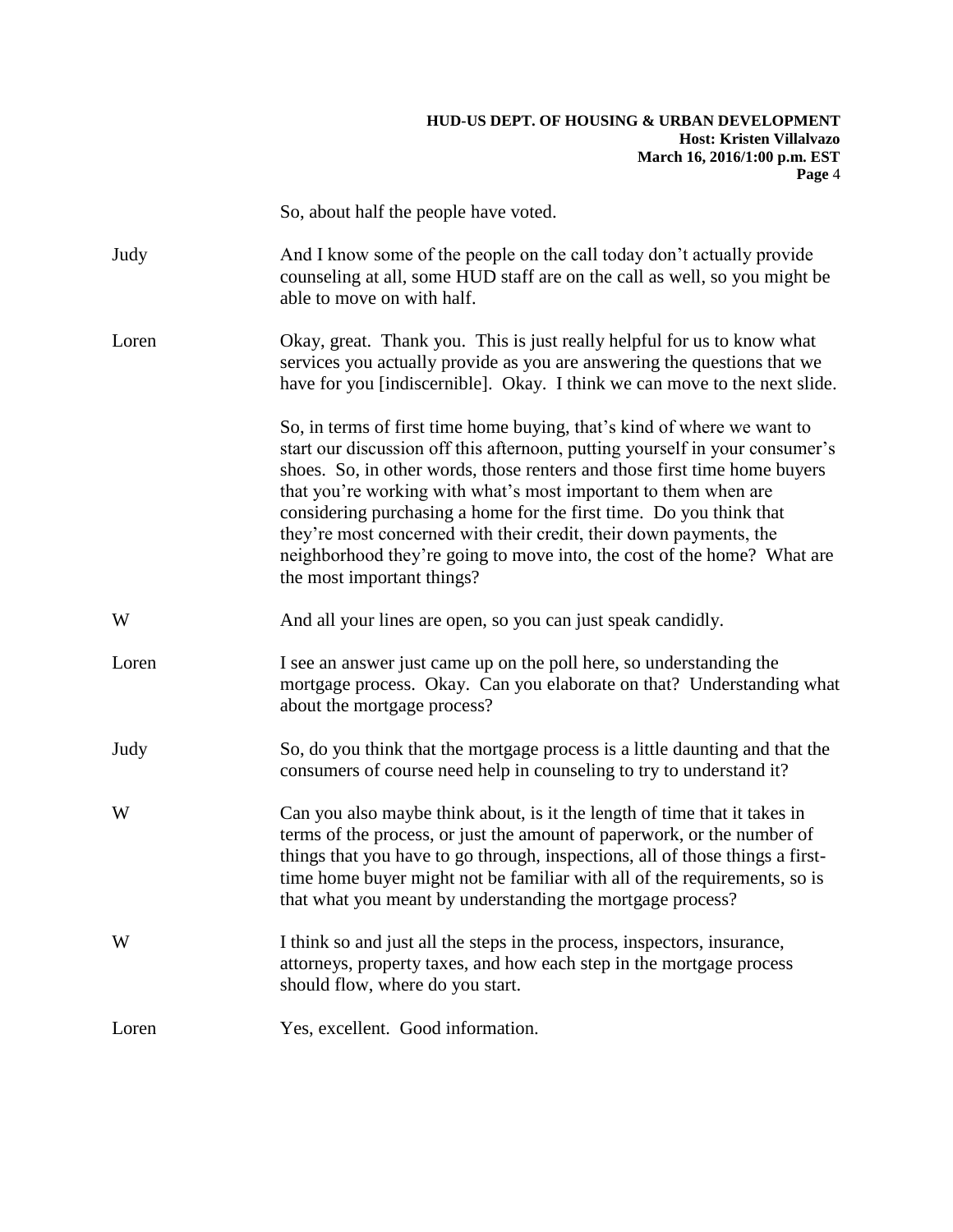| Loren | Is there anything that they're not considering that they should be<br>considering? Do you ever have meetings with them and they have that<br>aha moment of oh, I hadn't thought about that?                                                                                                                                                                                                                                     |
|-------|---------------------------------------------------------------------------------------------------------------------------------------------------------------------------------------------------------------------------------------------------------------------------------------------------------------------------------------------------------------------------------------------------------------------------------|
| W     | Usually when they realize how much down payment they need.                                                                                                                                                                                                                                                                                                                                                                      |
| Loren | Ah, okay.                                                                                                                                                                                                                                                                                                                                                                                                                       |
| W     | Yes.                                                                                                                                                                                                                                                                                                                                                                                                                            |
| Loren | Fair enough. Anything else other than the down payment? What about<br>different types of insurance?                                                                                                                                                                                                                                                                                                                             |
| W     | Or ancillary costs, closing costs, down payments, inspection costs, there<br>are a lot of expenses that perhaps you're not aware of that fall back on the<br>buyer oftentimes.                                                                                                                                                                                                                                                  |
| Judy  | And, I don't know, are these conversations at all that you have with your<br>sub-grantees or your affiliates, or are these issues that come up maybe<br>during training sessions?                                                                                                                                                                                                                                               |
| W     | Do you think?                                                                                                                                                                                                                                                                                                                                                                                                                   |
| Judy  | Well, another comment in the questions box is getting the best deal, that's<br>important to them as well, right?                                                                                                                                                                                                                                                                                                                |
| W     | Okay. When we talk about getting the best deal, is that the best mortgage<br>rate, or the best overall package? Is it the best interest rate, I guess I<br>should say, or the overall package itself? Because we know that<br>oftentimes things are offered on one side and then you can bump up the<br>cost on the other side. Is that what that means in terms of getting the best<br>deal? Can you elaborate at all on that? |
| W     | Another comment that is here is the importance of credit and how long it<br>may take to become mortgage ready. Yes, I think that's something that<br>they don't really think about getting. They say, "I want to buy a house,"<br>they think they should be able to buy a house, right? They don't take any<br>of that into consideration.                                                                                      |
| W     | [Indiscernible].                                                                                                                                                                                                                                                                                                                                                                                                                |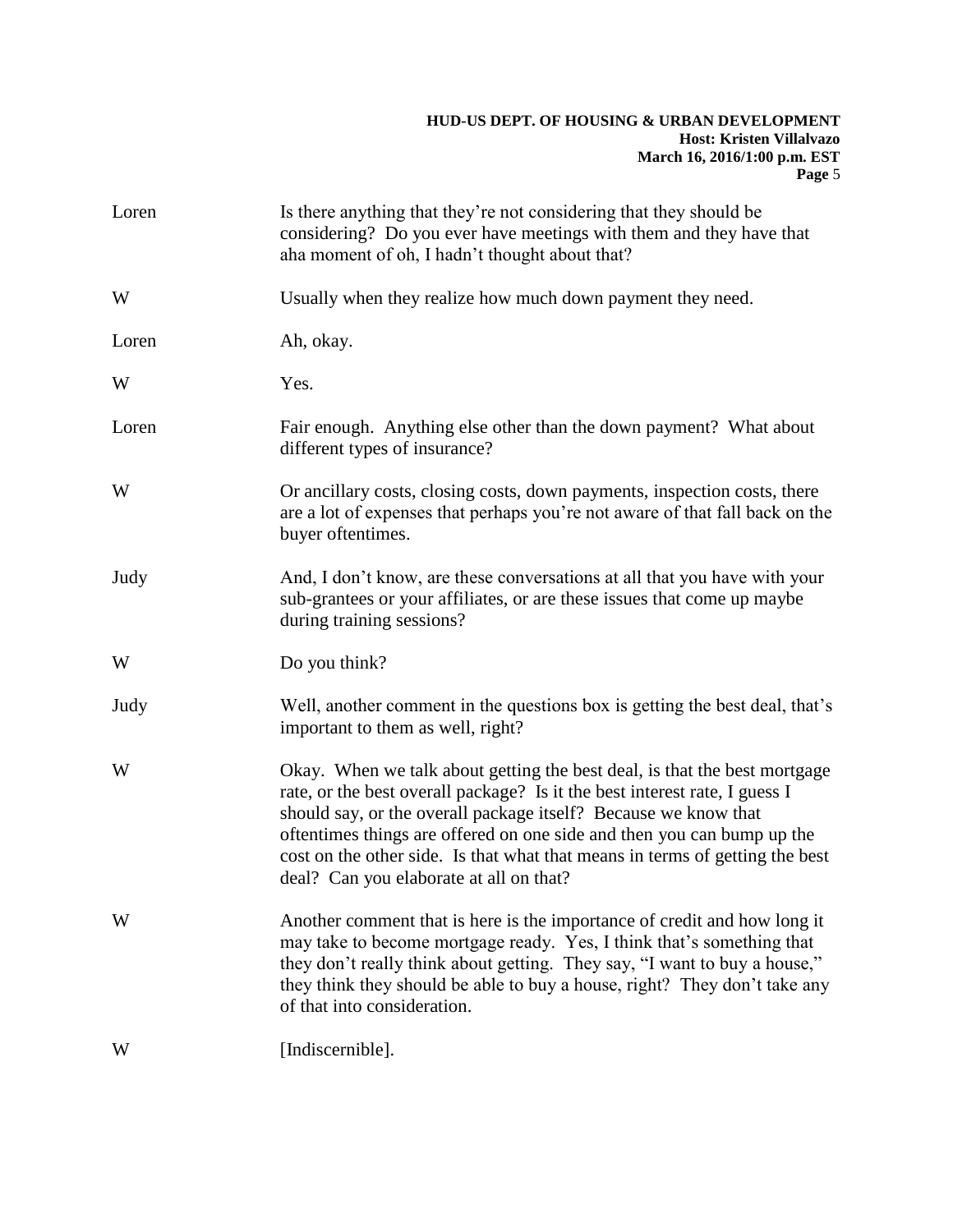| W    | That's definitely a good point. [Indiscernible] about working with<br>realtors?                                                                                                                                                                                                                                                                                                                                                                                                                                                                                                                                                                                                |
|------|--------------------------------------------------------------------------------------------------------------------------------------------------------------------------------------------------------------------------------------------------------------------------------------------------------------------------------------------------------------------------------------------------------------------------------------------------------------------------------------------------------------------------------------------------------------------------------------------------------------------------------------------------------------------------------|
| W    | Well, and there's another comment that I think is important—                                                                                                                                                                                                                                                                                                                                                                                                                                                                                                                                                                                                                   |
| W    | Oh, okay.                                                                                                                                                                                                                                                                                                                                                                                                                                                                                                                                                                                                                                                                      |
| W    | —that we may want to look at. And it says "It's important that the<br>housing counselor is able to provide in language and culturally appropriate<br>counseling, and someone that they can rely on and trust." I think that<br>that's also very important, particularly as we look at the first-time home<br>owners, who they might be, and the lack of experience that they may have<br>is that it is down to who can they trust and that housing counseling<br>agencies are not looking to make money off of them, they don't have a<br>vested interest in except that we want them to do well. But everybody else<br>certainly will benefit as a result of the transaction. |
|      | So, can you talk a little bit more about that, because that's a very<br>interesting point that we haven't really talked about much. And I notice<br>that people are putting your responses into the question box. Do you<br>prefer not to speak on the call? Is that more preferable? Because we do<br>have an open call so that we can open dialogue.                                                                                                                                                                                                                                                                                                                         |
| Judy | And just remember, I can see whose names are over here but we're not<br>going to call anybody out. We just want your input from your perspective<br>as intermediary state housing finance agencies. We want input from you.                                                                                                                                                                                                                                                                                                                                                                                                                                                    |
| W    | Right. Because at the end of the day, just so you know what we're really<br>trying to do is raise the awareness around housing counseling. We know<br>that there are tremendous benefits to individuals who have attended<br>housing counseling sessions, or who rely on housing counselors as their<br>advisors. So, we really want to spread that word to others. And so the<br>questions that we're doing today and your feedback will really help us do<br>that better so that we can really let people know there is a solution for you<br>here, there's someone out there that you can turn to that you might not<br>even be aware is there.                             |
| W    | I have a question. I'm unable to have the audio from my computer.                                                                                                                                                                                                                                                                                                                                                                                                                                                                                                                                                                                                              |
| Judy | Yes, we don't have it that way. It's got to be through the phone lines.                                                                                                                                                                                                                                                                                                                                                                                                                                                                                                                                                                                                        |
| W    | Oh, it is has to be the computer and then the phone line?                                                                                                                                                                                                                                                                                                                                                                                                                                                                                                                                                                                                                      |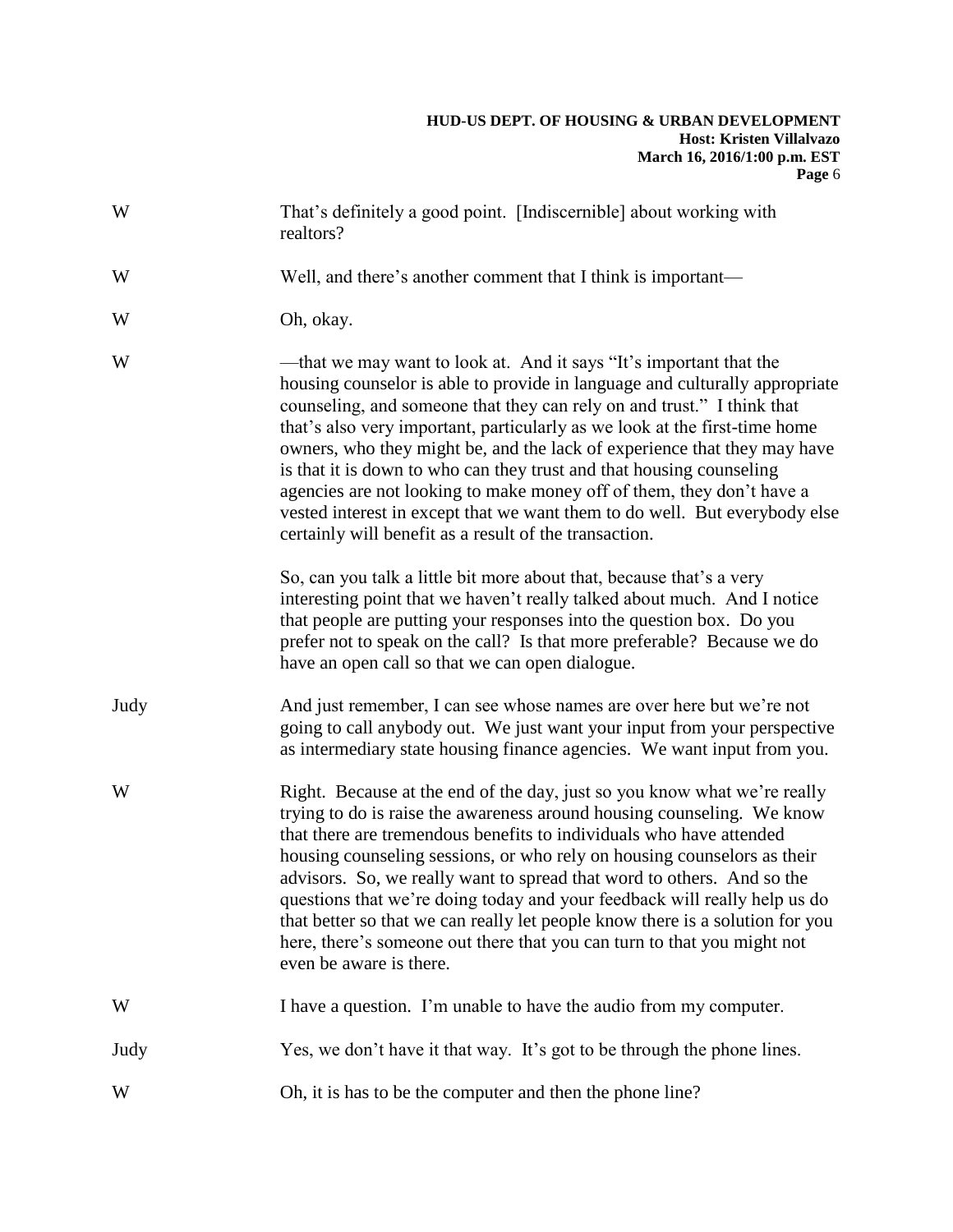| Judy | Yes, the computer and then the phone line, which it sounds like you're on<br>the phone line as well.                                                                                                                                                                                                                                                                                                                                                                                                                                                                                                                                                                                        |
|------|---------------------------------------------------------------------------------------------------------------------------------------------------------------------------------------------------------------------------------------------------------------------------------------------------------------------------------------------------------------------------------------------------------------------------------------------------------------------------------------------------------------------------------------------------------------------------------------------------------------------------------------------------------------------------------------------|
| W    | Yes. Okay. Thank you.                                                                                                                                                                                                                                                                                                                                                                                                                                                                                                                                                                                                                                                                       |
| W    | Yes, that's good. So, those of you who have not used the dial-in audio,<br>you should call in if you cannot talk back to us.                                                                                                                                                                                                                                                                                                                                                                                                                                                                                                                                                                |
| W    | I can send that message to everybody, because I think if they're not dialed<br>in they wouldn't be able to hear us.                                                                                                                                                                                                                                                                                                                                                                                                                                                                                                                                                                         |
| W    | We're getting some other comments, also there are consumers who are<br>self-employed who don't consider they need the required documents of<br>two years' tax returns, pay stubs, and documents like that. Yes, that's an<br>excellent point and something that of course they're going to be told when<br>they get to the lender or the realtor. But it would be better if they could be<br>told those things by someone with an unbiased opinion or help for them.                                                                                                                                                                                                                        |
| W    | I would like to add too, I think the majority of first-time home buyers that<br>we see that take our education courses are coming in and they really don't<br>have a clue about the process at all. All that they know is what their<br>realtor or their lender that they first approached has told them, and that's<br>typically from a friend referral, or a family referral. But many of them, I<br>would say the vast majority, 75%, don't understand the difference between<br>an APR and just the general interest rates quoted on a website. Most first-<br>time home buyers, especially the younger generation, the Millennials, are<br>very naïve about what they're getting into. |
| W    | Yes, excellent point too. And those are the things that we've been<br>discussing and we're finding out on the back end that a lot of people didn't<br>even know about housing counseling. They didn't even know that it was<br>available. So, hopefully going forward we can get the messaging out they<br>will be able to get in to understand that information before they get to the<br>realtor. Excellent. Thank you so much for talking.                                                                                                                                                                                                                                               |
| W    | Right. I think it seems like the process is almost backwards. People will<br>go out and find their dream home and then realize that maybe it's not<br>realistic. This is one of the biggest challenges we face is that they go out<br>and find the home and think that they've found a mortgage, but then<br>working backwards realize it's not perhaps as realistic.                                                                                                                                                                                                                                                                                                                       |
| W    | Yes, good point.                                                                                                                                                                                                                                                                                                                                                                                                                                                                                                                                                                                                                                                                            |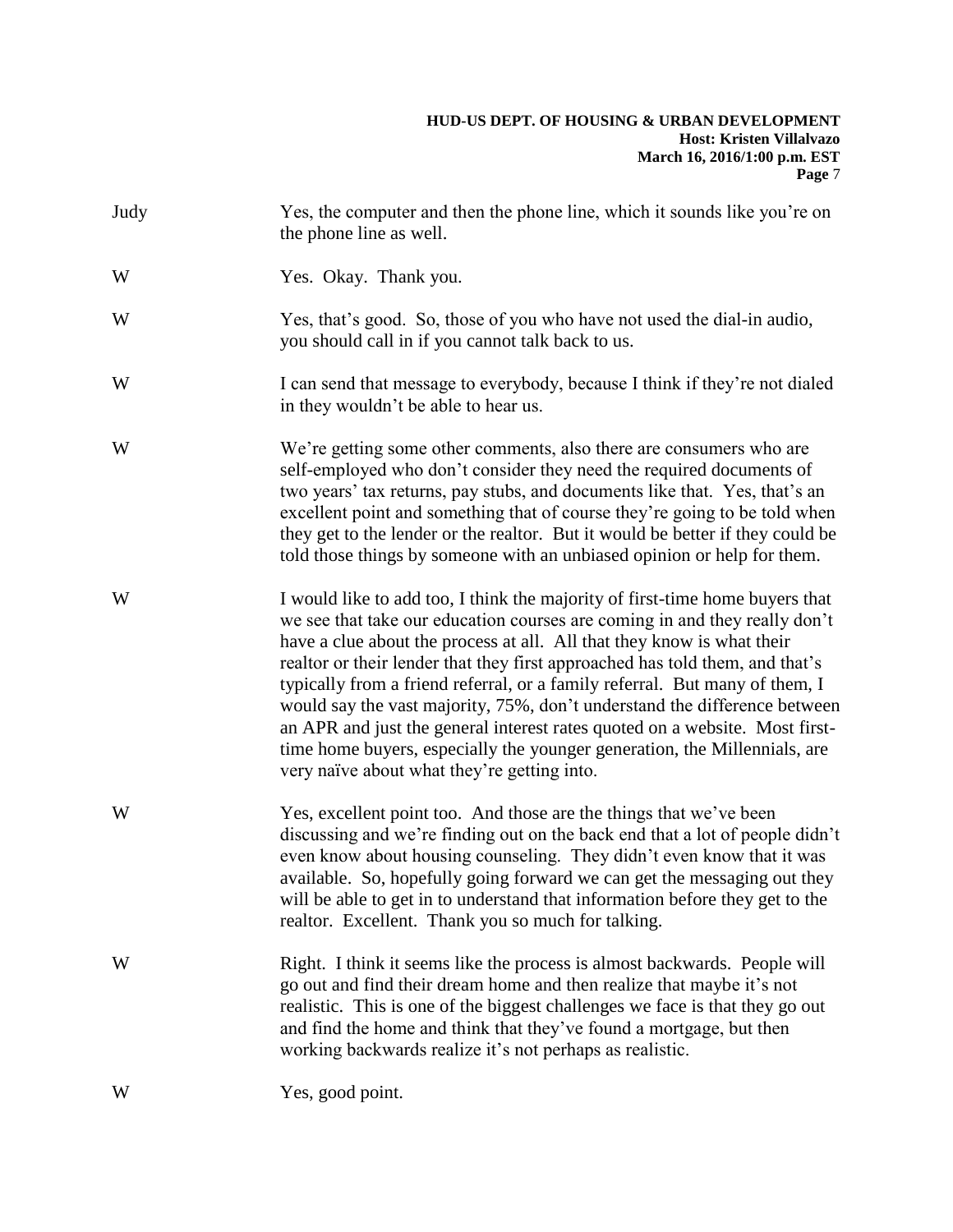| W     | That is a great point.                                                                                                                                                                                                                                                                                                                                                                                                                                                                                                  |
|-------|-------------------------------------------------------------------------------------------------------------------------------------------------------------------------------------------------------------------------------------------------------------------------------------------------------------------------------------------------------------------------------------------------------------------------------------------------------------------------------------------------------------------------|
| W     | I would say that's one of our biggest challenges as well. And what we<br>struggle with is getting the realtor lender community to refer their first-<br>time home buyer clients immediately when they reach out to them to<br>housing counseling, or to pre-purchase education. I think that there's a<br>stigma that if they send them to it that they may lose a client. And that's<br>something-                                                                                                                     |
| W     | Yes, that's-                                                                                                                                                                                                                                                                                                                                                                                                                                                                                                            |
| W     | —that we have tried to get past, but I think it's countrywide as an issue.                                                                                                                                                                                                                                                                                                                                                                                                                                              |
| W     | Yes. We're hearing that across the board as well.                                                                                                                                                                                                                                                                                                                                                                                                                                                                       |
| W     | Hello?                                                                                                                                                                                                                                                                                                                                                                                                                                                                                                                  |
| W     | That's good feedback. And that definitely would be something unique to<br>renters, I think, is that they would drive past this home and, "This is it.<br>I'm going to buy this." And not realize all of what you need to qualify for<br>to do that.                                                                                                                                                                                                                                                                     |
| W     | Hello?                                                                                                                                                                                                                                                                                                                                                                                                                                                                                                                  |
| W     | Yes, hi.                                                                                                                                                                                                                                                                                                                                                                                                                                                                                                                |
| W     | Yes. I was going to piggyback on what was said just a minute ago. We<br>do have a lot of people that come in and they don't know the difference<br>between getting pre-qualified and getting a loan. And they are confused<br>by pre-qualification and getting a loan, so they think getting a loan is, they<br>do that first, but I have to constantly remind them that you need to do pre-<br>qualification first and you can't get a loan until you find a house. So, a lot<br>of them are being confused with that. |
| Loren | Great. Thank you.                                                                                                                                                                                                                                                                                                                                                                                                                                                                                                       |
| W     | Great point.                                                                                                                                                                                                                                                                                                                                                                                                                                                                                                            |
| Loren | I think we can move on to our next set of questions. What do you think<br>are the most important benefits that you as a housing counseling agency,<br>and I realize some of you may not be providing the counseling services                                                                                                                                                                                                                                                                                            |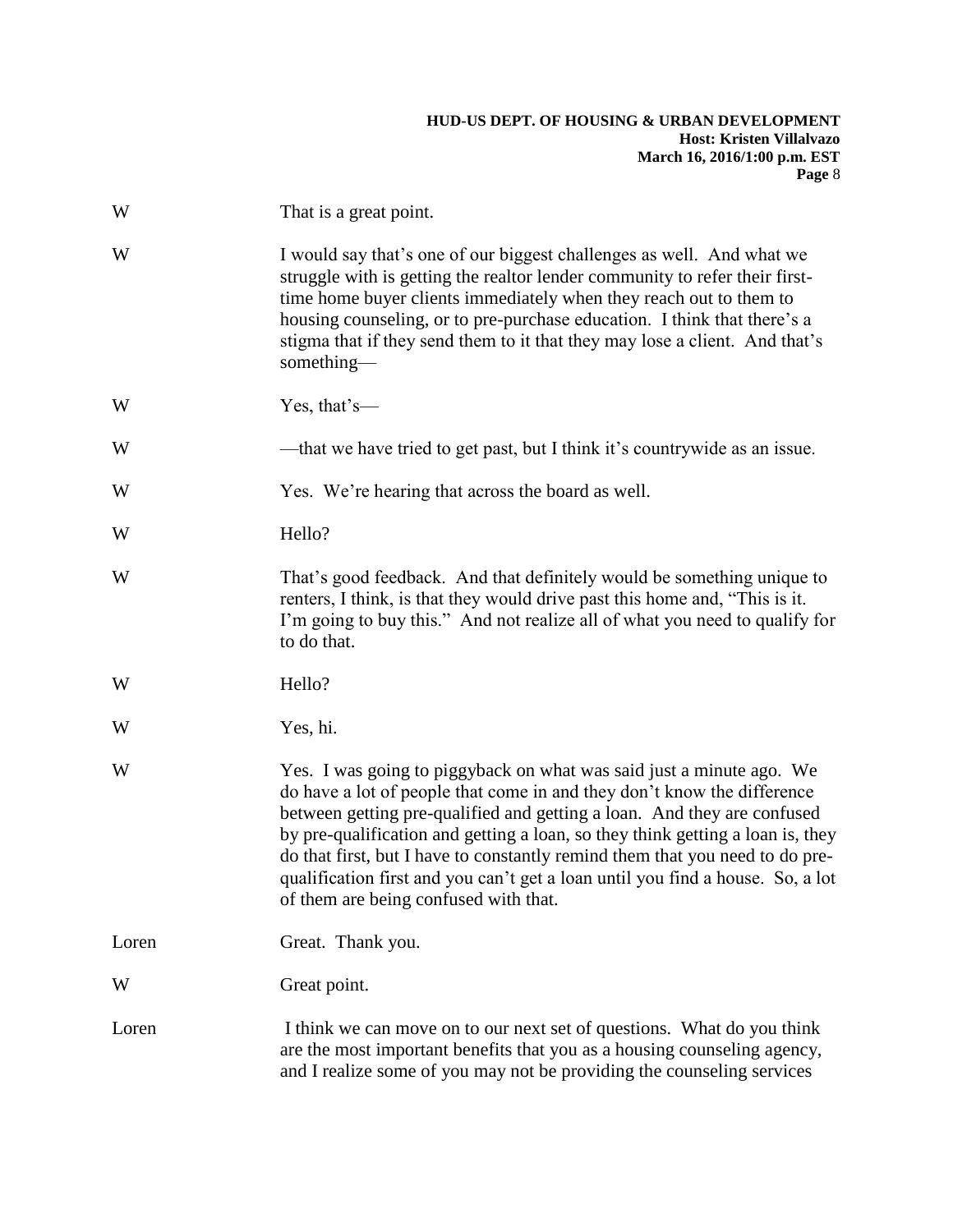|      | yourselves, but what are some of the most important benefits that you<br>provide to first-time home buyers?                                                                                                                                                                                                                                                                                           |
|------|-------------------------------------------------------------------------------------------------------------------------------------------------------------------------------------------------------------------------------------------------------------------------------------------------------------------------------------------------------------------------------------------------------|
| W    | Are they aware that it might be an unbiased opinion?                                                                                                                                                                                                                                                                                                                                                  |
| W    | Yes, definitely. I think there's a lot of, especially in the younger<br>generation there's a lot of distrust when you're going out and looking for<br>information from banks and lenders. And people know what has<br>happened over the last ten years and they're wary of that and think that<br>information the counselor provides is able to be customized to them but<br>also objective.          |
| Judy | And I'm thinking, as an intermediary or a state housing finance agency,<br>put that hat on, how do you feel like you benefit a first-time home buyer?<br>Is it by training your sub-grantees, is it by providing funding to them? Is<br>there something else that you can think of as an intermediary?                                                                                                |
| W    | I think the actual process of home ownership, what are the pros and cons<br>of owning a home and plus introducing them to some systems with down<br>payment that they have no idea that was out there. And I think that's what<br>I see that we provide.                                                                                                                                              |
| W    | Being a good resource to them—                                                                                                                                                                                                                                                                                                                                                                        |
| W    | And being a resource—                                                                                                                                                                                                                                                                                                                                                                                 |
| W    | —in terms of the options that are available.                                                                                                                                                                                                                                                                                                                                                          |
| W    | The options of down payment and really the whole process of home<br>ownership, the pros and the cons, because I've had a person that went<br>through the class, and after we finished she realized she wasn't quite ready<br>to own a home. So, she said she had to wait another year or so, so that she<br>can really get ready, because she didn't know really all the process of<br>owning a home. |
| W    | And that's an excellent point.                                                                                                                                                                                                                                                                                                                                                                        |
| W    | Yes.                                                                                                                                                                                                                                                                                                                                                                                                  |
| W    | Part of counseling is helping them to come to that realization so that they<br>don't end up putting themselves in a position to have a miserable life. So,<br>that's an excellent point.                                                                                                                                                                                                              |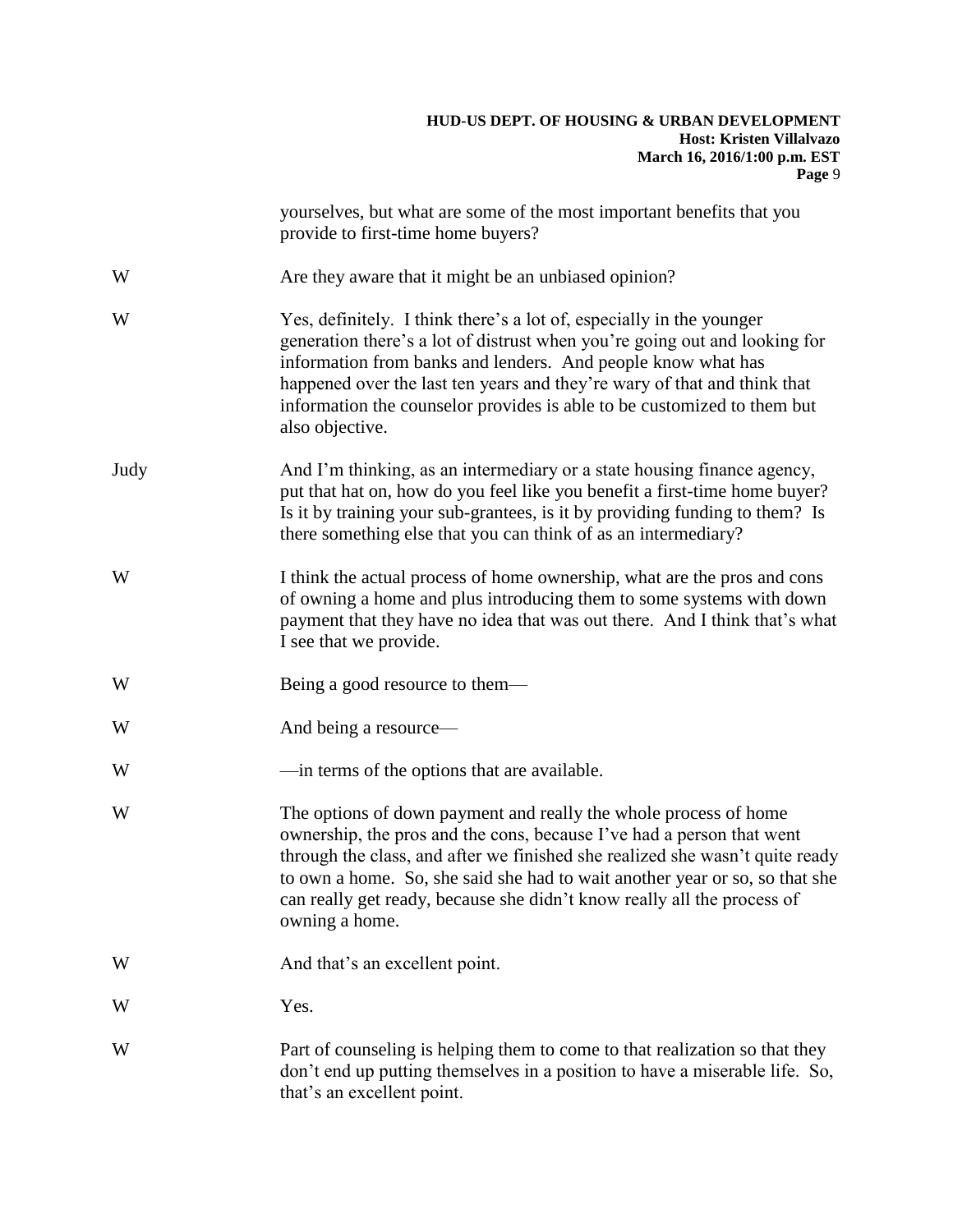| W     | Yes.                                                                                                                                                                                                                                                                                                                                                                                                                                                                                                                                                                                                                                                                                                                                                                      |
|-------|---------------------------------------------------------------------------------------------------------------------------------------------------------------------------------------------------------------------------------------------------------------------------------------------------------------------------------------------------------------------------------------------------------------------------------------------------------------------------------------------------------------------------------------------------------------------------------------------------------------------------------------------------------------------------------------------------------------------------------------------------------------------------|
| W     | [Indiscernible] Women Watch Africa. One of the things that I think<br>benefits first-time home buyers the most is that we don't just finish a<br>counseling session with them and preparing them for home ownership, but<br>we are always there. We make sure that they understand [indiscernible]<br>particularly because we're providing services to people with limited<br>English proficiency. And so just a one-time session is never enough, and<br>so we always have them come in again, even though they have the group<br>session and they come in individually, [indiscernible] to come in<br>individually at their own pace and then we make sure we have interpreters<br>on standby to be able to provide interpretation to them for better<br>understanding. |
|       | So, that's one thing that I think makes our program unique, and we try to<br>make sure that they are well equipped for the outside experience<br>[indiscernible].                                                                                                                                                                                                                                                                                                                                                                                                                                                                                                                                                                                                         |
| W     | That's good.                                                                                                                                                                                                                                                                                                                                                                                                                                                                                                                                                                                                                                                                                                                                                              |
| W     | Again, the resource follow up, so that if they should fall into any kind of<br>trouble that we're there. Okay?                                                                                                                                                                                                                                                                                                                                                                                                                                                                                                                                                                                                                                                            |
| Loren | Okay. So, as you're working with these first-time home buyers, or your<br>counselors are working with them, what are some of the things that<br>concern you the most about working with them? And it could be based on<br>what you feel they don't know, or what kind of issues they may come to<br>the table with already. What are some of your concerns?                                                                                                                                                                                                                                                                                                                                                                                                               |
| W     | Might it be around the expectations that they have? Because it sounds like<br>from some of the comments, that they find a house, they think they have<br>the banker and so their expectations are here's my dream home, and then<br>reality sets in. Anyone?                                                                                                                                                                                                                                                                                                                                                                                                                                                                                                              |
| W     | I have seen problems as far as the state where I'm from taxes, clients seem<br>not to understand a little bit of after owning a home, paying the taxes,<br>taxes do change. I see a lot of confusion when it comes to explaining to<br>that within the process of obtaining the property. And when they're in the<br>property then if there are any changes on the taxes within the first year that<br>they're there, I've seen a lot of confusion, and that that would be a concern<br>in that one of the points that we explain to the client over and over is that                                                                                                                                                                                                     |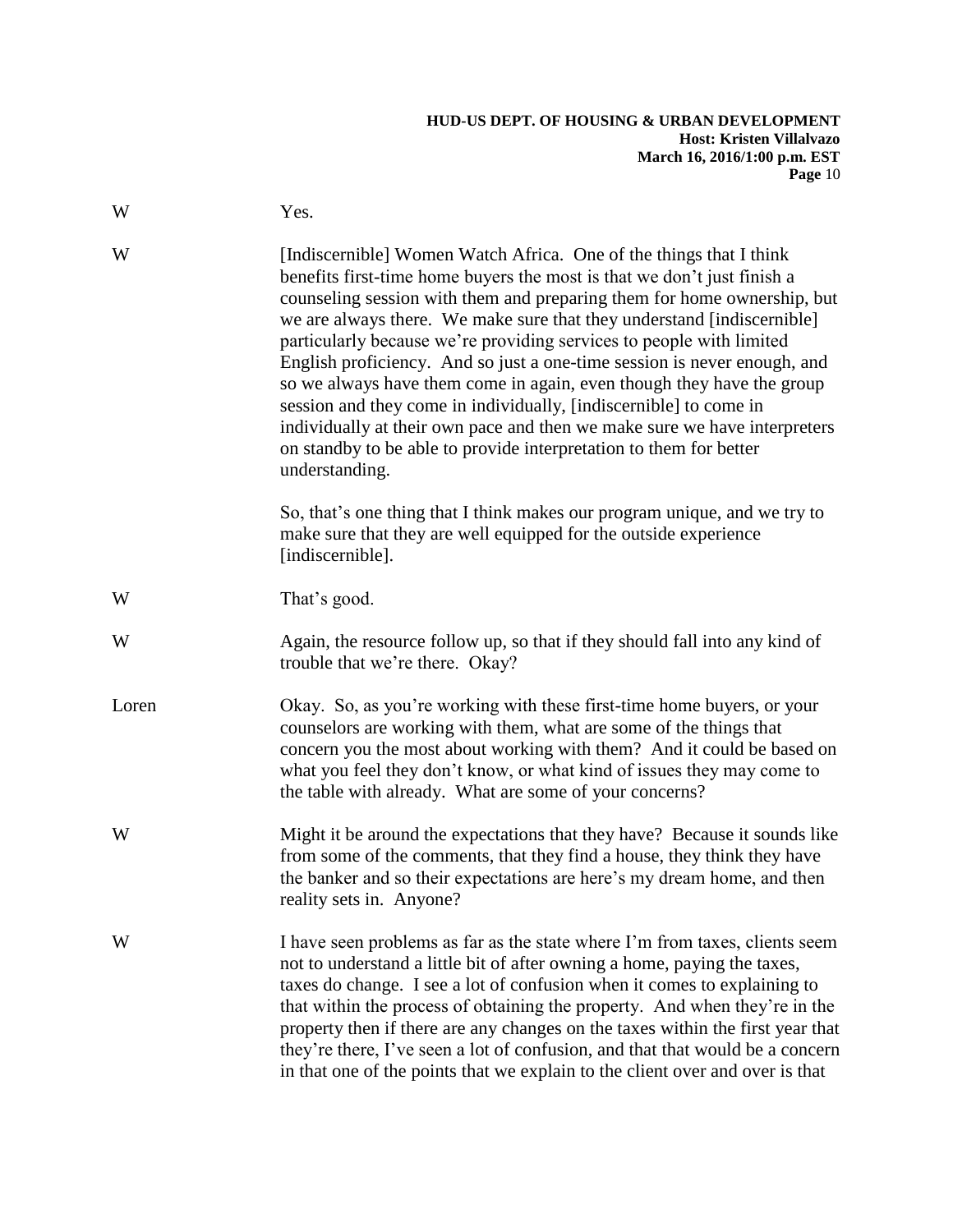|       | even if you have a fixed rate your payment can change due to changes in<br>the taxes or the insurance.                                                                                                                                                                                                                                                                                                                                                                                                                                                                                                                                                                                                                 |
|-------|------------------------------------------------------------------------------------------------------------------------------------------------------------------------------------------------------------------------------------------------------------------------------------------------------------------------------------------------------------------------------------------------------------------------------------------------------------------------------------------------------------------------------------------------------------------------------------------------------------------------------------------------------------------------------------------------------------------------|
| W     | Right.                                                                                                                                                                                                                                                                                                                                                                                                                                                                                                                                                                                                                                                                                                                 |
| W     | They do get confused about that. They think that once they get a 30 year<br>fixed, it's going to be fixed for 30 years and isn't going to change.                                                                                                                                                                                                                                                                                                                                                                                                                                                                                                                                                                      |
| W     | Okay.                                                                                                                                                                                                                                                                                                                                                                                                                                                                                                                                                                                                                                                                                                                  |
| W     | [Indiscernible].                                                                                                                                                                                                                                                                                                                                                                                                                                                                                                                                                                                                                                                                                                       |
| W     | And the concern also is to have the clients prepare financially for those<br>changes and awareness. It does happen.                                                                                                                                                                                                                                                                                                                                                                                                                                                                                                                                                                                                    |
| Loren | Absolutely.                                                                                                                                                                                                                                                                                                                                                                                                                                                                                                                                                                                                                                                                                                            |
| W     | Right.                                                                                                                                                                                                                                                                                                                                                                                                                                                                                                                                                                                                                                                                                                                 |
| Loren | Thank you. So, what are the most important benefits that you provide to<br>the first-time home buyers? Oh, I'm sorry. I asked that. What makes<br>your agency particularly well equipped to help first-time home buyers?<br>So, some of the things that we've been hearing from your colleagues is<br>that first-time home buyers are going to lenders, they're going to real<br>estate professionals, they're going on websites, like real estate<br>professional websites like Zillow or Trulia, they're getting information<br>from other places other than actually going to get housing counseling. So,<br>what do you think makes you particularly well equipped to really provide<br>that information for them? |
| W     | Hello?                                                                                                                                                                                                                                                                                                                                                                                                                                                                                                                                                                                                                                                                                                                 |
| Loren | Yes, hi.                                                                                                                                                                                                                                                                                                                                                                                                                                                                                                                                                                                                                                                                                                               |
| W     | Hi. I wanted to say that we're unique because we're teaching the client<br>how to calculate ratios, doing the gross and the actual net, and to get the<br>client a better perspective of where they really are at. Because a lot of<br>times they can go to a lender, and they will, they go to a lender first, or<br>they go to a realtor, and they've got it so now they have to have a pre-<br>approval letter, so they'll go back to that lender first. And then I'm<br>basically sharing with them that we're the first part of the team and<br>teaching them that hands-on, how to take charge and realizing that your                                                                                           |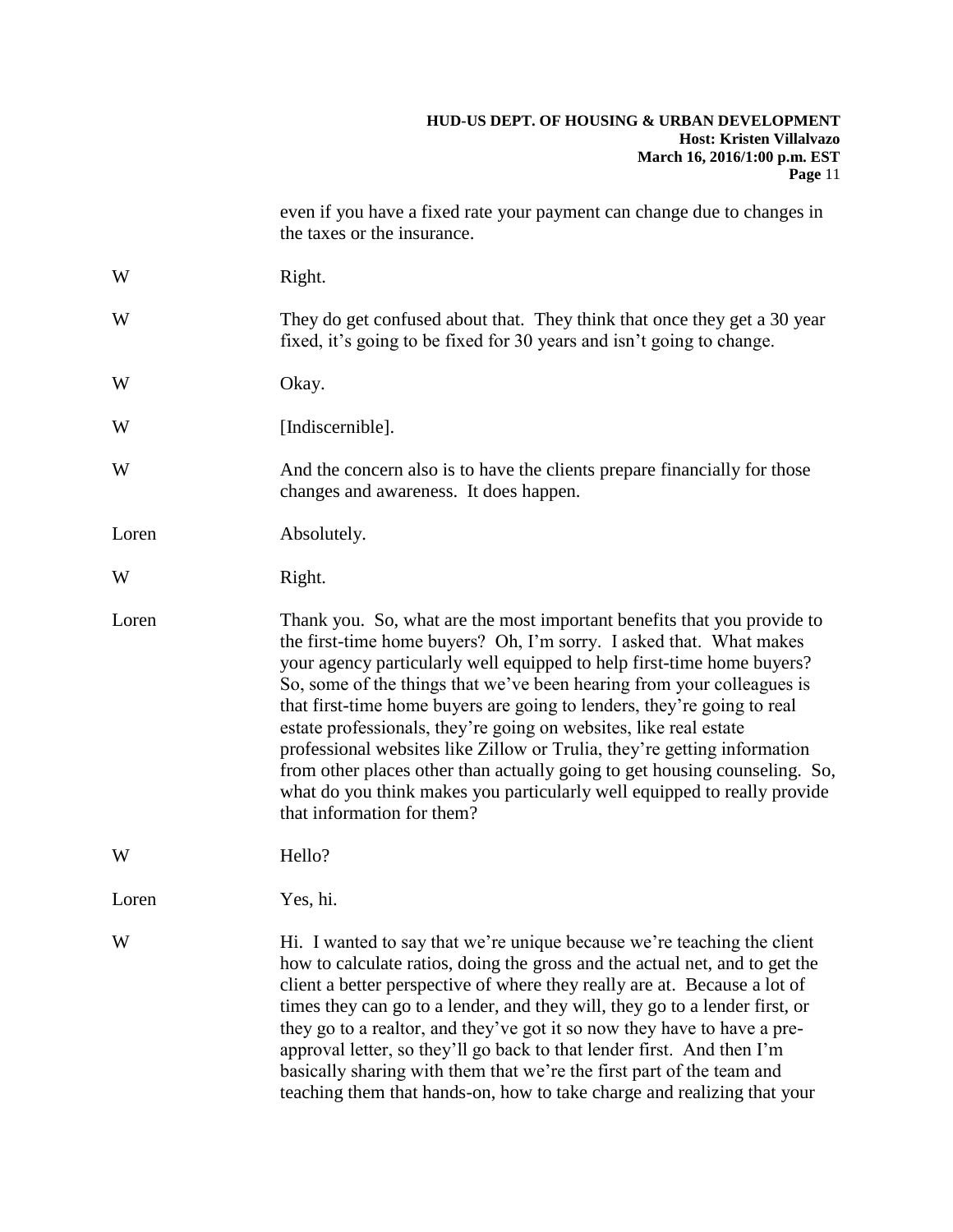bottom line is having everything in order, but it's basically teaching them so they can make sure that they have the appropriate amount, because a lot of times they'll—

(Background conversation)

| Judy  | If you're not speaking, if you could mute your phones. We're hearing<br>conversations in the background.                                                                                                                                                                                                                                                                                                                                                                                                                                                                                                                     |
|-------|------------------------------------------------------------------------------------------------------------------------------------------------------------------------------------------------------------------------------------------------------------------------------------------------------------------------------------------------------------------------------------------------------------------------------------------------------------------------------------------------------------------------------------------------------------------------------------------------------------------------------|
| W     | That isn't me, though. Are you there?                                                                                                                                                                                                                                                                                                                                                                                                                                                                                                                                                                                        |
| W     | Yes, we are.                                                                                                                                                                                                                                                                                                                                                                                                                                                                                                                                                                                                                 |
| Loren | We're here. We're sorry. Go ahead.                                                                                                                                                                                                                                                                                                                                                                                                                                                                                                                                                                                           |
| W     | Okay, the main thing is teaching clients the process and teaching them<br>that, more or less putting everything in perspective about that they have<br>more of a responsibility, teaching them how to calculate. I think that<br>that's really important, because a lot of clients do have that [indiscernible]<br>where if they go to the lender first, even though it's based upon the gross<br>amount, but teaching clients what it looks like, the gross, and the net so<br>that they can get a really better picture of where they really need to be<br>shooting at, so that they can have more success than otherwise. |
| W     | Great. Thank you.                                                                                                                                                                                                                                                                                                                                                                                                                                                                                                                                                                                                            |
| M     | I think along with that is any housing company agency's ability to provide<br>unbiased guidance and education. They can go to a lender and the lender<br>might have their own particular program or way of doing things, but to be<br>able to provide a client with, "Here are your options. These are the<br>different programs that are available," to help them to be able to make<br>wiser and better choices in regards to purchasing a house.                                                                                                                                                                          |
| W     | That's a great benefit, to know that the person doesn't necessarily have a<br>financial stake in the outcome.                                                                                                                                                                                                                                                                                                                                                                                                                                                                                                                |
| M     | Yes.                                                                                                                                                                                                                                                                                                                                                                                                                                                                                                                                                                                                                         |
| Loren | What are some of the things that you all are seeing as consequences when<br>first-time home buyers don't receive housing counseling? When they are<br>going off and getting information on their own, or asking family members                                                                                                                                                                                                                                                                                                                                                                                               |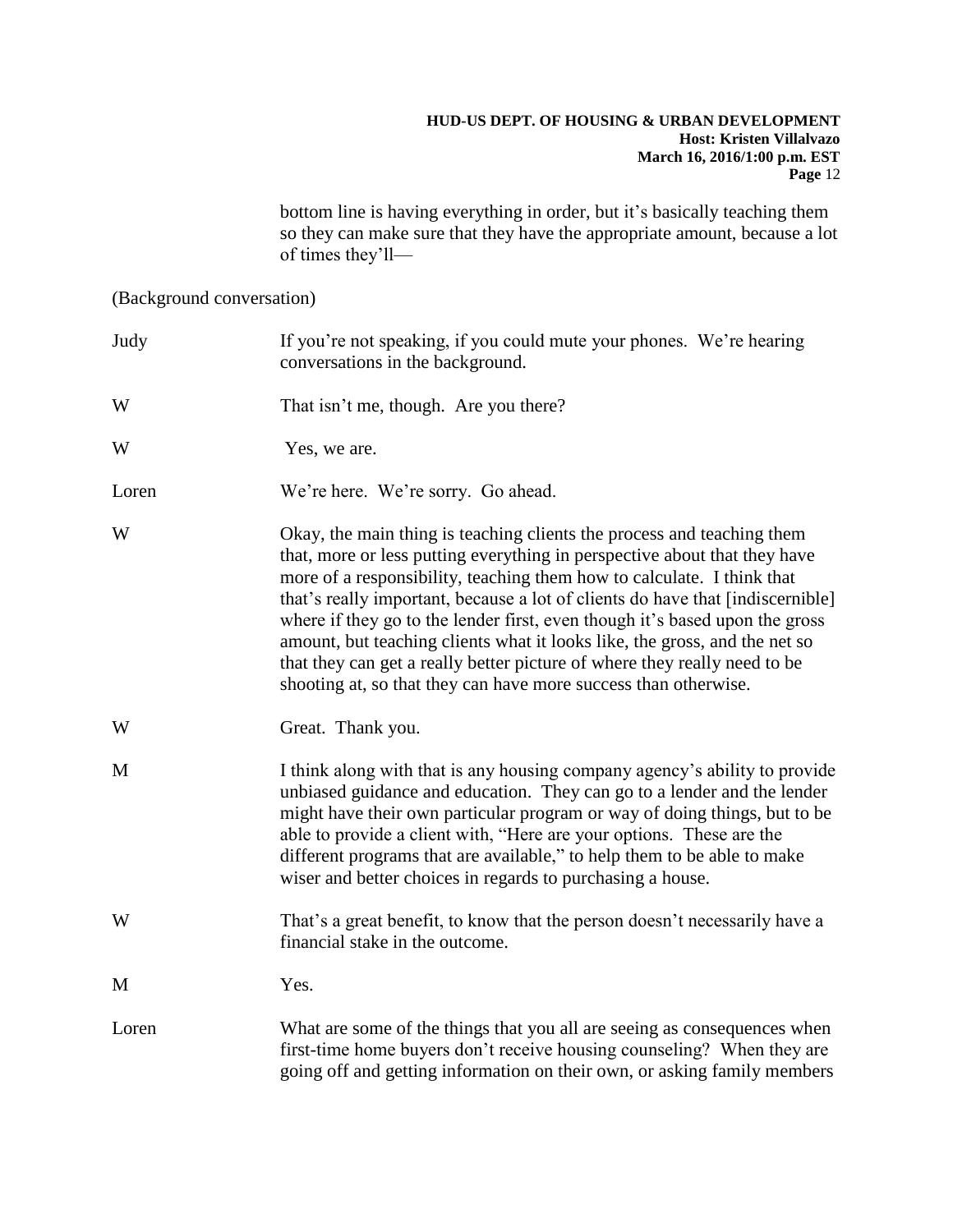|              | or friends for advice, what are some of the things that end up happening as<br>a result of that?                                                                                                                                                                                                                                                                                                                                                                                                              |
|--------------|---------------------------------------------------------------------------------------------------------------------------------------------------------------------------------------------------------------------------------------------------------------------------------------------------------------------------------------------------------------------------------------------------------------------------------------------------------------------------------------------------------------|
| Stacy        | Good afternoon. I'm Stacy from North Carolina. One thing I see down<br>here in North Carolina is that they miss out on a very important first-time<br>home buyers' tax credit. We have certificates that are issued through our<br>housing finance agency, and most lenders don't either bother with it, or<br>may not be accurately informed on it, where our housing counselors are<br>very versed on it. There's a fee associated with it, but it's a very good cost<br>savings to them over the long run. |
|              | And that's one of the biggest things that I've seen. We're a new<br>intermediary, so I'm just six months into this program, but that's one of<br>the first things that I learned is that there's tax credits or other programs<br>that maybe have been better beneficial or cost savings to them that the<br>lender did not even introduce to them, for whatever reason.                                                                                                                                      |
| W            | You mentioned that there's a fee or a cost for that. Is that a fee that goes<br>the agency itself for the counseling?                                                                                                                                                                                                                                                                                                                                                                                         |
| <b>Stacy</b> | I believe, and again, like I say, I'm new, but I believe it's the housing<br>financing agency's processing fee. I think it's not paid to the housing<br>counseling agency itself. It's the application fee. There's a fee for this<br>application process.                                                                                                                                                                                                                                                    |
| W            | Okay.                                                                                                                                                                                                                                                                                                                                                                                                                                                                                                         |
| Stacy        | And the housing finance agency issues this certificate, and this certificate<br>is good for this tax, I guess like a rebate kind of a deal, with a credit, right?<br>For example, I have a personal friend who just recently bought a home and<br>I asked her about it, and she was not told about the tax credit, which over<br>the long run could have been a very valuable resource to her.                                                                                                                |
| W            | Right.                                                                                                                                                                                                                                                                                                                                                                                                                                                                                                        |
| <b>Stacy</b> | But she wasn't told of it. She wasn't even informed of it by her lender.<br>And I advised her that it would have been more beneficial had she gone to<br>a housing counselor.                                                                                                                                                                                                                                                                                                                                 |
| W            | Yes, that's great information. Now, does the state housing finance agency<br>pay the counseling agencies to distribute the certificate?                                                                                                                                                                                                                                                                                                                                                                       |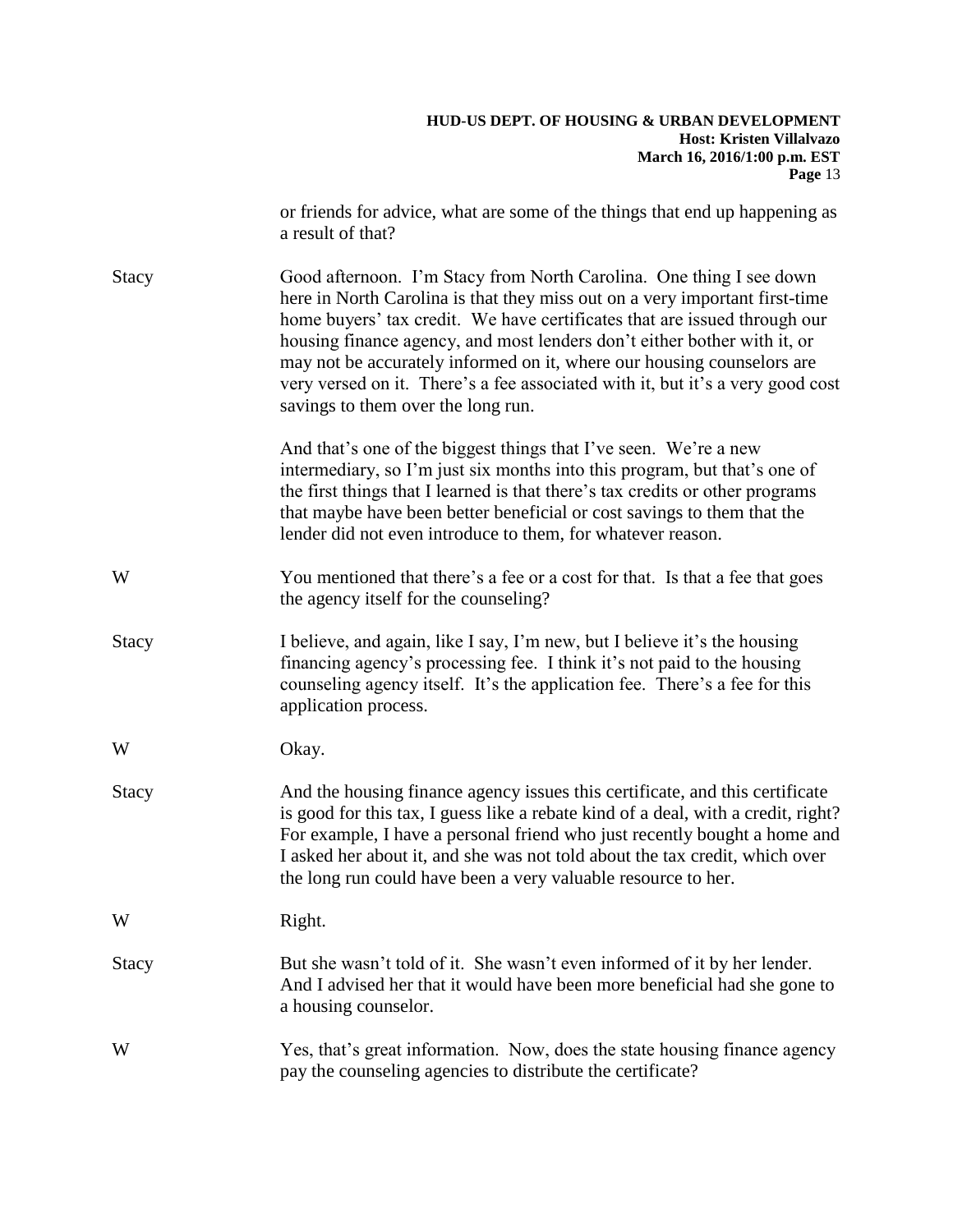| <b>Stacy</b> | I'm not sure.                                                                                                                                                                                                                                                                                                                                                                                          |
|--------------|--------------------------------------------------------------------------------------------------------------------------------------------------------------------------------------------------------------------------------------------------------------------------------------------------------------------------------------------------------------------------------------------------------|
| W            | Okay.                                                                                                                                                                                                                                                                                                                                                                                                  |
| Stacy        | I'm extremely, we just became an intermediary in December.                                                                                                                                                                                                                                                                                                                                             |
| W            | Okay.                                                                                                                                                                                                                                                                                                                                                                                                  |
| Stacy        | So, I'm very, very new.                                                                                                                                                                                                                                                                                                                                                                                |
| W            | Great. Thank you so much. I appreciate the information. We'll see if we<br>can maybe find some more information on that.                                                                                                                                                                                                                                                                               |
| W            | I would like to add to that. When the client is not educated as far as with a<br>home ownership class, [audio disruption] whether it is information that<br>they're looking for online, it could be going to a realtor, or going to a<br>bank, they do miss out on a lot of stuff. And they don't have an option as<br>far as selections to select from, versus just going with what they're given.    |
| W            | And it can also be overwhelming, because there's a lot of information out<br>there and you don't know exactly what to hone in, what you need to pay<br>attention to, what you can just skip over, and so it's all based on what link<br>they click on as to what's presented on their computer screen, where a<br>housing counselor can really hone in on the programs that are beneficial to<br>them. |
| W            | Yes, good. Good information.                                                                                                                                                                                                                                                                                                                                                                           |
| Loren        | Yes, that's excellent feedback. Thank you. Okay. So, we can move on.                                                                                                                                                                                                                                                                                                                                   |
| W            | Sorry.                                                                                                                                                                                                                                                                                                                                                                                                 |
| Loren        | That's okay. I know there's a little bit of a delay on here, so I didn't<br>want—                                                                                                                                                                                                                                                                                                                      |
| W            | I was too involved in the conversation.                                                                                                                                                                                                                                                                                                                                                                |
| Loren        | That's good. That's a good thing. So, still along the lines of first-time<br>home buying, what barriers, or hurdles, or frustrations do your counselors<br>experience? So, anything that's particularly difficult for you working with<br>first-time home buyers, or things that you've heard are particularly<br>difficult for counselors?                                                            |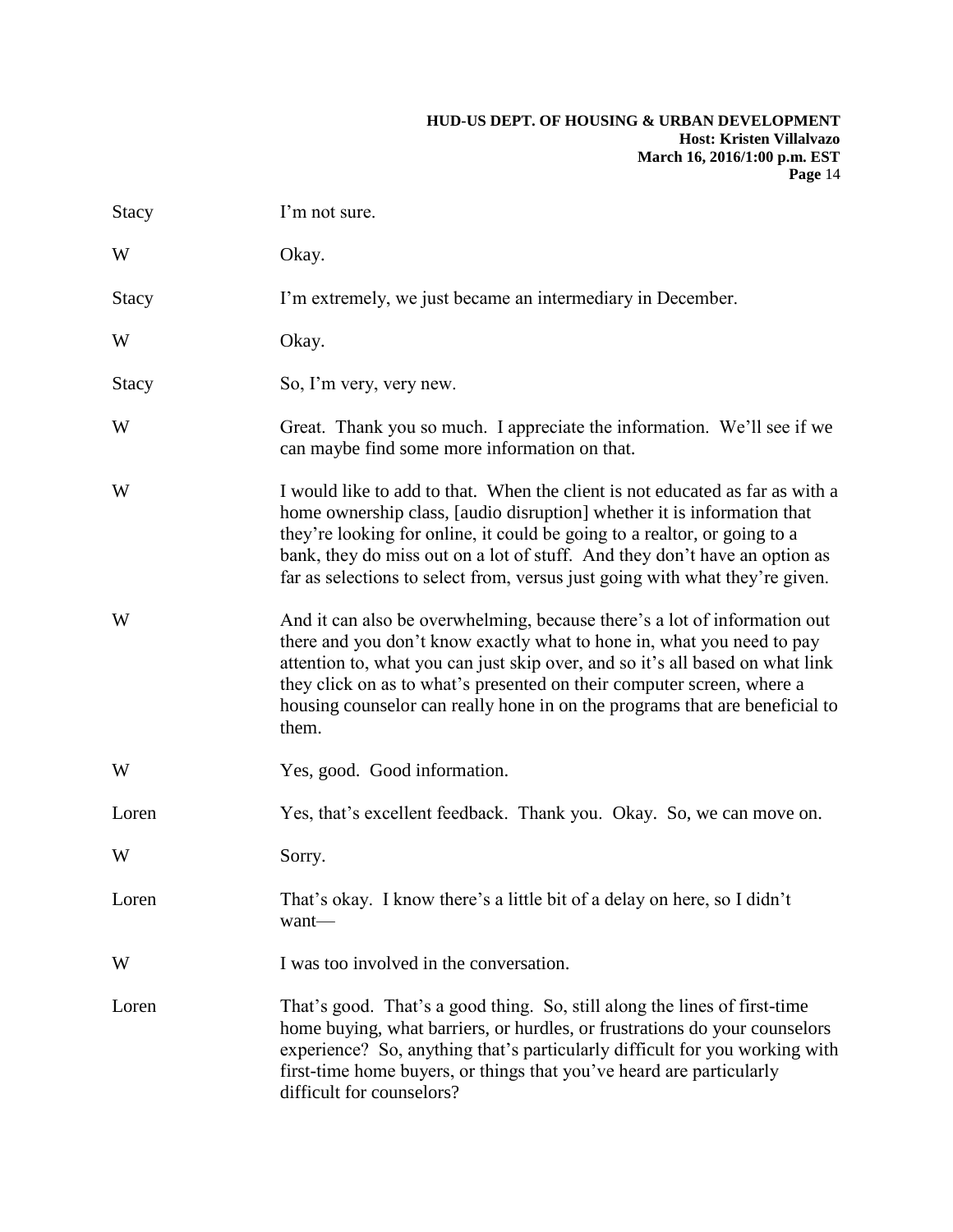| Stacy | This is Stacy again. I have heard, one example I've heard is that, so you<br>do have those web researchers who come with information and they may<br>have an understanding of it, but it's not the full capacity of what it truly<br>entails. And so you're trying to educate them and they're telling you that<br>you don't know what you're doing. That's one of the frustrations I've<br>heard being introduced into housing counseling is that because the Internet<br>has such a great amount of information out there, but it could be your<br>understanding of it, or interpretation of it may not be actually how it's<br>implemented, or you could be misunderstanding the information. |
|-------|--------------------------------------------------------------------------------------------------------------------------------------------------------------------------------------------------------------------------------------------------------------------------------------------------------------------------------------------------------------------------------------------------------------------------------------------------------------------------------------------------------------------------------------------------------------------------------------------------------------------------------------------------------------------------------------------------|
|       | And so that's one frustration that I've heard, that they're coming in and<br>saying, "Look, this is how it works," and they're trying to tell them that,<br>"No, it's really working this way." And they're like, "No, but this is<br>what," you know, so that's one frustration I've heard.                                                                                                                                                                                                                                                                                                                                                                                                     |
| W     | Great. Thank you.                                                                                                                                                                                                                                                                                                                                                                                                                                                                                                                                                                                                                                                                                |
| W     | While you're still thinking about that first question, I'll ask another: How<br>is it that the first-time home buyers are finding your housing counseling<br>agencies? How do they connect with them?                                                                                                                                                                                                                                                                                                                                                                                                                                                                                            |
| W     | We are here, and my agency, we're a certified housing counselor, and in<br>most of our agencies our clients come in through the HUD counseling web<br>page site. They look for us. And also we're the [audio disruption] most of<br>our time.                                                                                                                                                                                                                                                                                                                                                                                                                                                    |
| Loren | I'm sorry. I just got a little feedback on that second part so I didn't quite<br>understand your response. Can you repeat that?                                                                                                                                                                                                                                                                                                                                                                                                                                                                                                                                                                  |
| W     | Yes. We are housing counseling certified by HUD, so we get most of our<br>clients, they look for HUD information on home ownership and they're<br>referred to us, is where we get most of our clientele.                                                                                                                                                                                                                                                                                                                                                                                                                                                                                         |
| Loren | Anybody else-                                                                                                                                                                                                                                                                                                                                                                                                                                                                                                                                                                                                                                                                                    |
| W     | $I-$                                                                                                                                                                                                                                                                                                                                                                                                                                                                                                                                                                                                                                                                                             |
| Loren | - [indiscernible] consumer findings [audio disruption].                                                                                                                                                                                                                                                                                                                                                                                                                                                                                                                                                                                                                                          |
| M     | Word of mouth is the biggest thing for most of our people, former clients<br>just telling friends, family, and that just seems to draw people in for our<br>agency and most of the agencies [indiscernible].                                                                                                                                                                                                                                                                                                                                                                                                                                                                                     |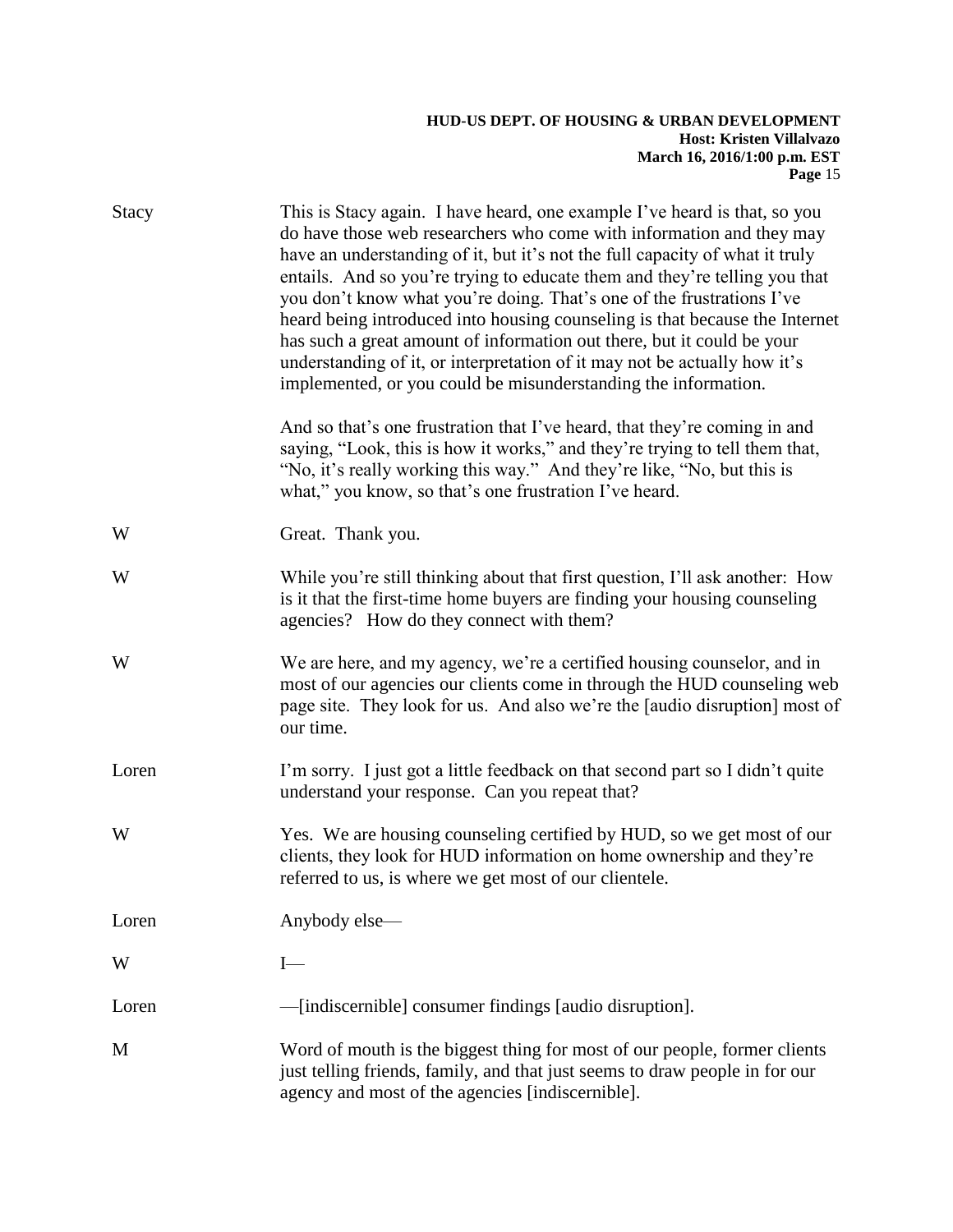| <b>Stacy</b> | In North Carolina what I've heard, what I've been introduced to is that a<br>lot of housing counseling agencies connect, they know when a realtor or a<br>lender cannot work with a person and they might refer them to a housing<br>counseling agent so they can get them lending ready and prepared. So,<br>that's another way that housing counselors can get the word out letting the<br>realtors and lenders know that they can work with clients and try to have<br>them credit ready, if they don't walk in the door credit ready, that they can<br>help them become credit ready, or work with them. So, that's another<br>avenue I think that people are being referred to housing counseling<br>agencies as well.     |
|--------------|---------------------------------------------------------------------------------------------------------------------------------------------------------------------------------------------------------------------------------------------------------------------------------------------------------------------------------------------------------------------------------------------------------------------------------------------------------------------------------------------------------------------------------------------------------------------------------------------------------------------------------------------------------------------------------------------------------------------------------|
| Loren        | Okay, great.                                                                                                                                                                                                                                                                                                                                                                                                                                                                                                                                                                                                                                                                                                                    |
| M            | On the flip side, if I can go to that and say back to the barriers-                                                                                                                                                                                                                                                                                                                                                                                                                                                                                                                                                                                                                                                             |
| Loren        | Yes.                                                                                                                                                                                                                                                                                                                                                                                                                                                                                                                                                                                                                                                                                                                            |
| M            | —that's one of the barriers that we have is working with the lenders and<br>trying to convince them to send more of, perhaps their denials, people that<br>couldn't get approved for a loan, to try to convince their mortgage people<br>to refer them to us. They do a pretty good job of getting people that are<br>pretty much on the way, but the ones that fall by the wayside, they don't<br>seem too keen on connecting them with us. So, we're really trying to<br>work with lenders and even people in the real estate industry to funnel<br>more people our way, because we're [audio disruption] working on help<br>them out, and it doesn't seem like they're buying into it as much as they<br>probably should be. |
| Loren        | That's great feedback. Thank you. So, who do you consider to be your<br>competitors? And when I say "competitors" I mean where else are<br>consumers getting information instead of coming to housing counselors?                                                                                                                                                                                                                                                                                                                                                                                                                                                                                                               |
| W            | Definitely I've noticed more and more lenders are doing their own home<br>buyer seminars, like local banks are advertising for "Come learn about<br>buying a home," which is-                                                                                                                                                                                                                                                                                                                                                                                                                                                                                                                                                   |
| W            | Sure.                                                                                                                                                                                                                                                                                                                                                                                                                                                                                                                                                                                                                                                                                                                           |
| W            | -really just a way of saying "Come learn about our mortgage products."                                                                                                                                                                                                                                                                                                                                                                                                                                                                                                                                                                                                                                                          |
| W            | Right.                                                                                                                                                                                                                                                                                                                                                                                                                                                                                                                                                                                                                                                                                                                          |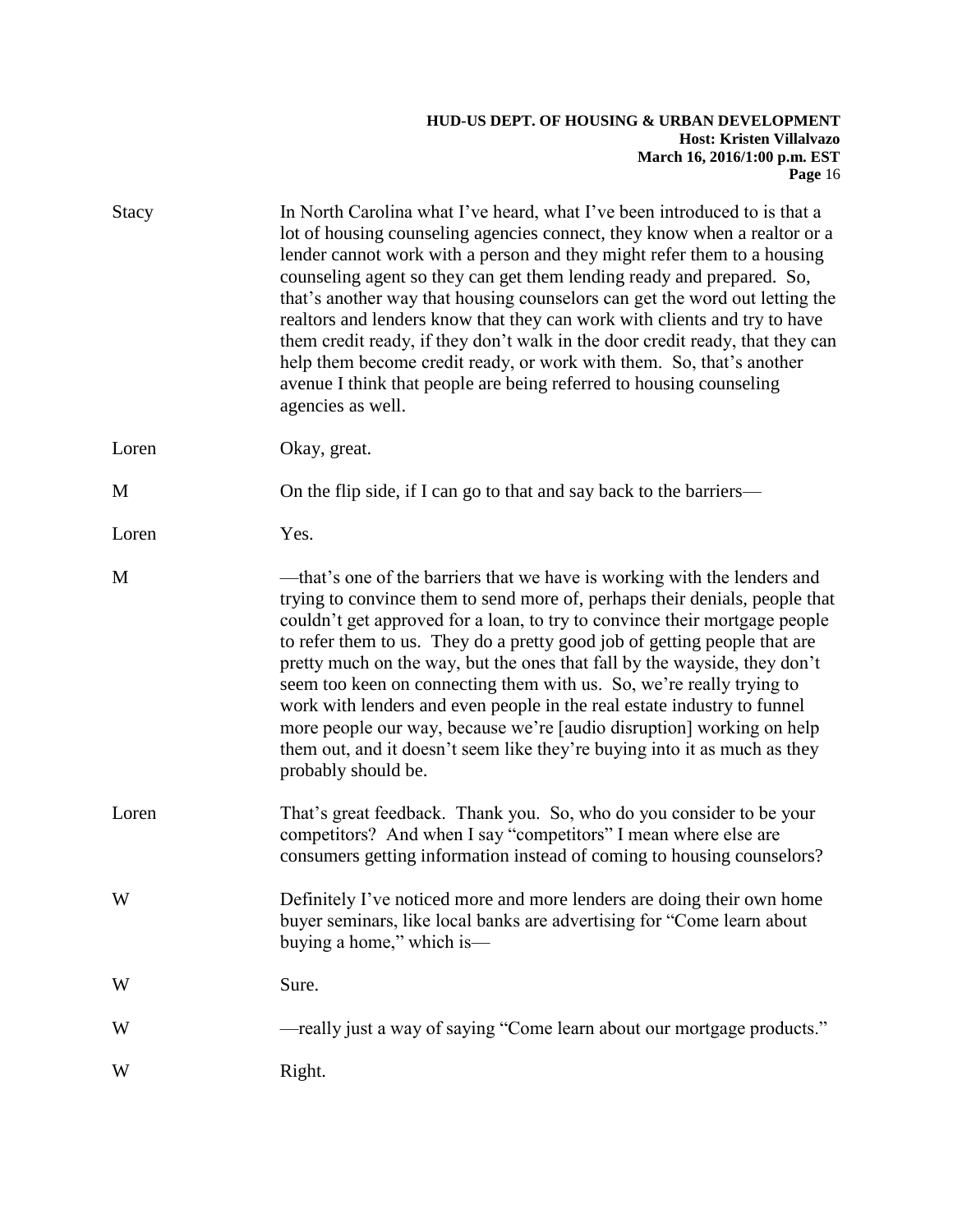| W     | And it certainly is something that they can do, but I do think people see<br>that as the way to learn, or they'll just find what they find online and think<br>that that's all there is to know.                                                                                                                                                                                                                                                                                                                                                            |
|-------|-------------------------------------------------------------------------------------------------------------------------------------------------------------------------------------------------------------------------------------------------------------------------------------------------------------------------------------------------------------------------------------------------------------------------------------------------------------------------------------------------------------------------------------------------------------|
| Loren | Any other comments on the barriers, or frustrations, or competitors?                                                                                                                                                                                                                                                                                                                                                                                                                                                                                        |
| Stacy | Well, again, from what I'm hearing is that now that they can get<br>certification online and they don't necessarily have to walk into a door or<br>building and sit in front of a counselor, that that is having some kind of<br>adverse reaction from housing counselors, because it is acceptable for<br>them to go through an online course. But not having that face-to-face<br>interaction you don't have someone there when you're on a computer<br>screen to ask the questions, or even to offer advice on things you might<br>not even know to ask. |
| W     | Yes, that's a good point. Thanks for sharing that.                                                                                                                                                                                                                                                                                                                                                                                                                                                                                                          |
| W     | And what I see is that lenders, they send the client to do these seminars<br>online, not realizing that maybe the client is not fully understanding all the<br>process and just for their best interest to get the loan closed they take that<br>certificate. So, it's a concern too, for what experience a client is getting,<br>or education out of the whole process.                                                                                                                                                                                    |
| Loren | Excellent. Thank you. Okay, well then I think we can move on to our<br>discussion on awareness and perceptions. What we really want to find out<br>from you are some of the perceptions of HUD housing counseling. We're<br>going to be asking these same questions of some of the consumers that are<br>receiving HUD housing counseling or are not, coming up in the next<br>couple weeks here, but we also wanted to get your feedback.                                                                                                                  |
|       | So, the first question I have is really related to the phrase "housing"<br>counseling." What are your thoughts about this phrase? We've done<br>some research ourselves just to kind of find out ways this may be helping<br>or hurting our brand, but we really want to hear from you. So, is it<br>positive? Is it negative? What are your thoughts on that phrase "housing"<br>counseling?"                                                                                                                                                              |
| Stacy | Well, I think it's restrictive because it puts it in a box, and housing<br>counseling is so much more broader than that. It really is in coaching, and<br>you're doing financial literacy, and you're doing credit counseling. It<br>creates a concept that puts a limitation on perceptions. And so I think to<br>re-brand that and to come up with a way to really captures all the work                                                                                                                                                                  |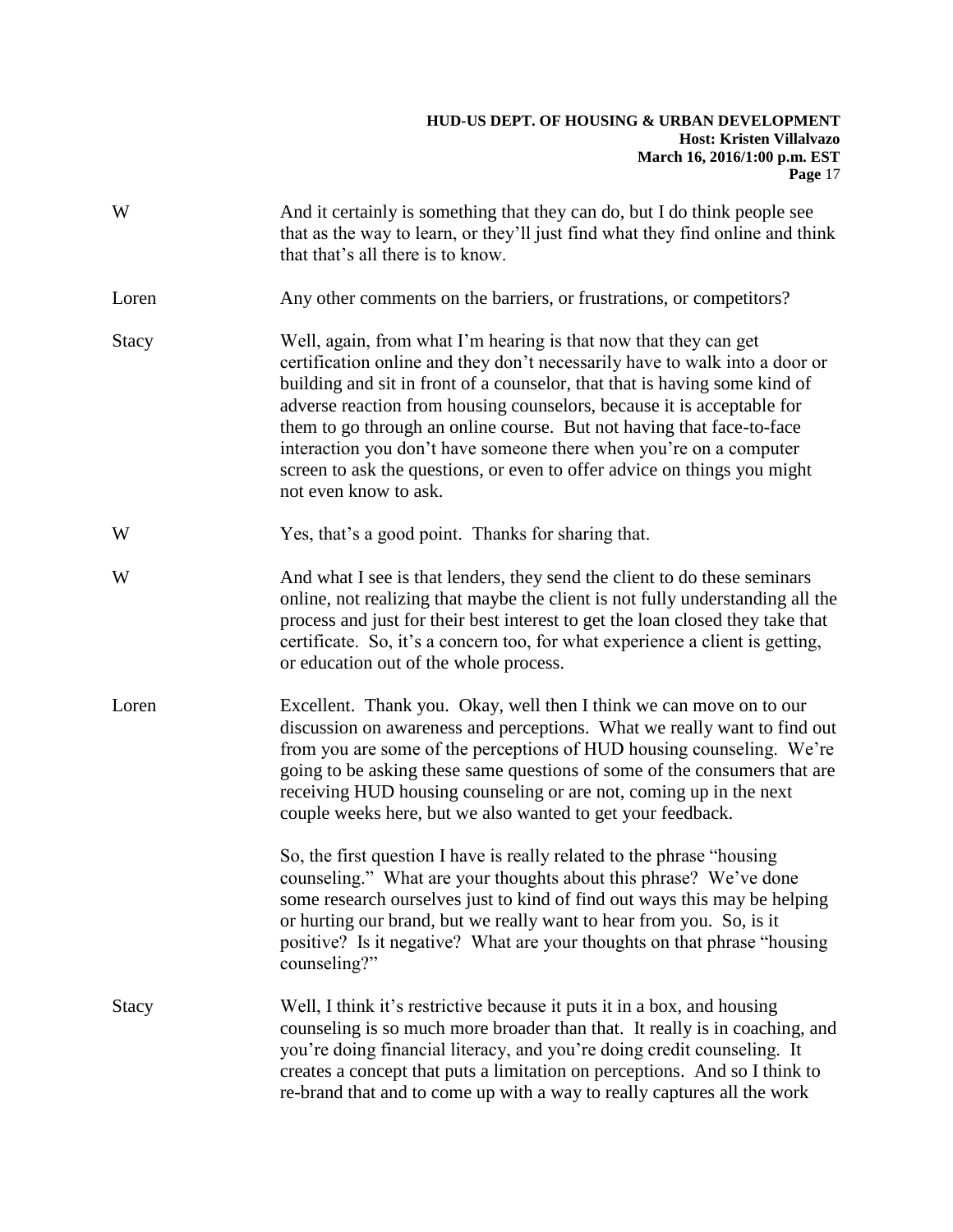|              | that is being done. To me, like I said, coming in new I see it as being<br>restrictive.                                                                                                                                                                                                                                                                                                                                                                                                                                                                                                          |
|--------------|--------------------------------------------------------------------------------------------------------------------------------------------------------------------------------------------------------------------------------------------------------------------------------------------------------------------------------------------------------------------------------------------------------------------------------------------------------------------------------------------------------------------------------------------------------------------------------------------------|
| Loren        | Okay. That's great feedback. Do you have any suggestions of ways that<br>we could re-brand that, like another phrase or word we could use?                                                                                                                                                                                                                                                                                                                                                                                                                                                       |
| <b>Stacy</b> | I have heard some of the counselors starting to use the word "coach." And<br>I even have one agency who said she's not even calling hers housing<br>counselors, I think she called them "financial literacy coaches," is the term<br>she's using. She's taken housing counseling off of their cards and<br>everything because she strongly is passionate about re-branding the work<br>that they are doing. So, that's the only two suggestions I've heard so far<br>about what people would like to hear, or see, or redirect. But I haven't<br>had any original thoughts on my own. I'm sorry. |
| Loren        | Oh no. That's okay. And I put you on the spot, so I just thought since I<br>had you here.                                                                                                                                                                                                                                                                                                                                                                                                                                                                                                        |
| W            | That's an excellent point. And you said the word there "re-branding,"<br>that's what we're looking at doing. And that's why we want your input<br>and input from all stakeholders to find out what is the best way to re-<br>brand, if possible.                                                                                                                                                                                                                                                                                                                                                 |
| W            | We've called our counselors "home ownership advisers" for years. We<br>typically have to go back to counselors to do proposals and things like<br>that, but all of their cards and all of the descriptions we give relative to<br>them we use the term "home ownership adviser."                                                                                                                                                                                                                                                                                                                 |
| Loren        | You said you've been doing that for years, so did you used to call them<br>something else, or was it always adviser?                                                                                                                                                                                                                                                                                                                                                                                                                                                                             |
| W            | No, we used "housing counselors" before.                                                                                                                                                                                                                                                                                                                                                                                                                                                                                                                                                         |
| Loren        | Okay.                                                                                                                                                                                                                                                                                                                                                                                                                                                                                                                                                                                            |
| W            | And I've been here for 12 years now, and I guess it's been all these 12<br>years of [indiscernible], and we don't like "counselor" we use the word<br>"home ownership adviser." So, I guess we've used it for more than a<br>decade now.                                                                                                                                                                                                                                                                                                                                                         |
| Loren        | Okay.                                                                                                                                                                                                                                                                                                                                                                                                                                                                                                                                                                                            |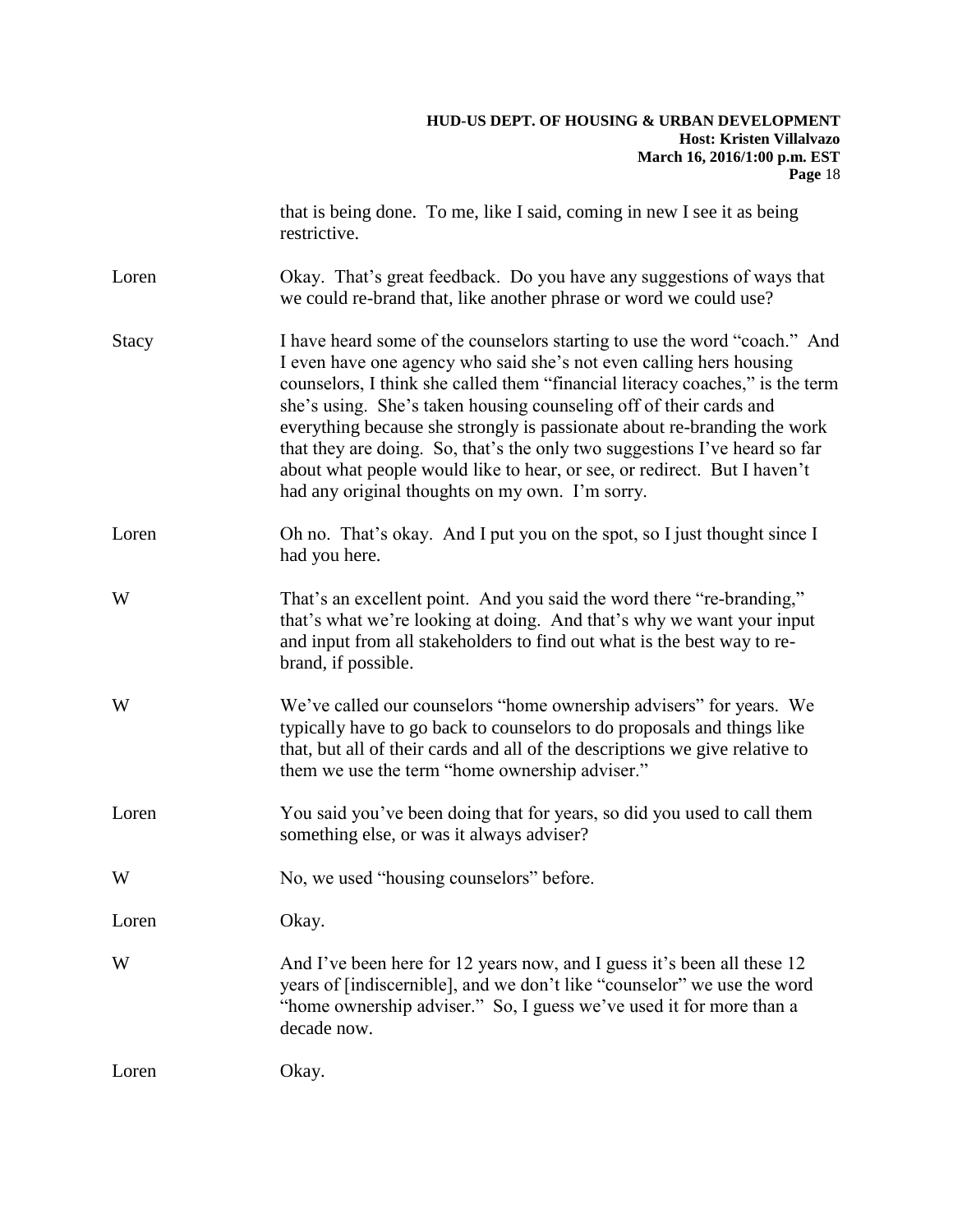| W                         | I think housing counselor really doesn't, for me just the word itself when<br>we say we're a housing counselor, it doesn't really [audio disruption].                                                                                                     |
|---------------------------|-----------------------------------------------------------------------------------------------------------------------------------------------------------------------------------------------------------------------------------------------------------|
| (Background conversation) |                                                                                                                                                                                                                                                           |
| W                         | Sorry. Just a reminder, everyone, if you're not speaking if you can please<br>put your line on mute.                                                                                                                                                      |
| (Background conversation) |                                                                                                                                                                                                                                                           |
| W                         | I'm sorry. Go ahead.                                                                                                                                                                                                                                      |
| Moderator                 | I muted that line.                                                                                                                                                                                                                                        |
| W                         | Thank you.                                                                                                                                                                                                                                                |
| Moderator                 | You're welcome.                                                                                                                                                                                                                                           |
| W                         | Okay. I'm sorry. Whoever that was that was speaking, if you could<br>please continue.                                                                                                                                                                     |
| W                         | [Indiscernible] talking about the term "adviser."                                                                                                                                                                                                         |
| W                         | Yes, the housing counselor term, when you tell someone what you do or<br>your title, it doesn't define exactly what it is that we do. It leaves the<br>person thinking, what is it that you do?                                                           |
| W                         | Right.                                                                                                                                                                                                                                                    |
| Loren                     | So, it causes more questions than it actually—                                                                                                                                                                                                            |
| W                         | Yes, correct. Yes.                                                                                                                                                                                                                                        |
| Loren                     | Okay. Great.                                                                                                                                                                                                                                              |
| W                         | So, let's talk a little bit about HUD. What impressions, or associations do<br>people make with HUD in general? Do they see it as valued? Do they see<br>it as something more for people of low income? What do you think?<br>How do people perceive HUD? |
| W                         | Section 8.                                                                                                                                                                                                                                                |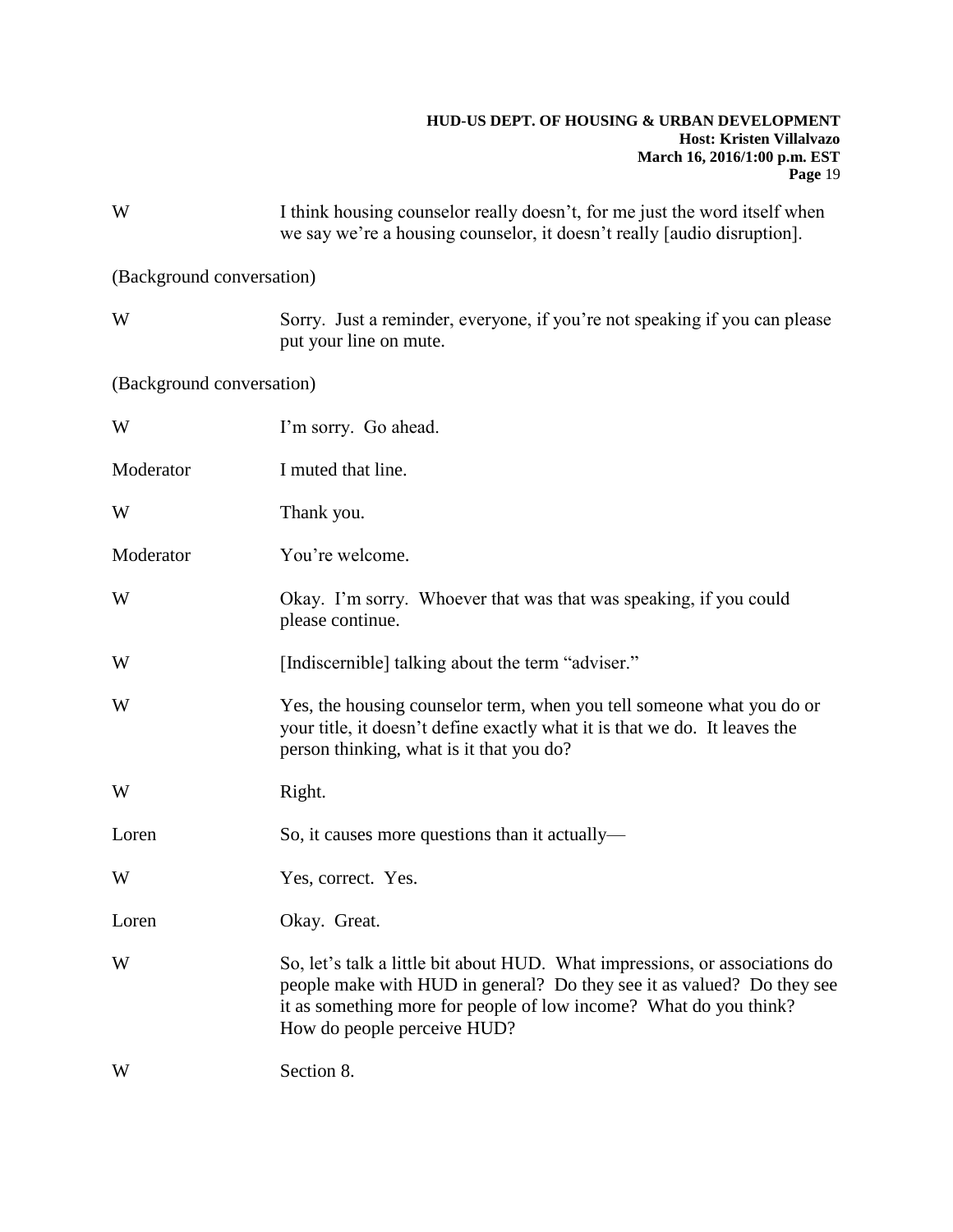| W                         | I was going to say that.                                                                                                                                                                                                                                                                                                                                                                                                                                                                                                                                                                                                              |
|---------------------------|---------------------------------------------------------------------------------------------------------------------------------------------------------------------------------------------------------------------------------------------------------------------------------------------------------------------------------------------------------------------------------------------------------------------------------------------------------------------------------------------------------------------------------------------------------------------------------------------------------------------------------------|
| W                         | You said Section 8?                                                                                                                                                                                                                                                                                                                                                                                                                                                                                                                                                                                                                   |
| W                         | Yes.                                                                                                                                                                                                                                                                                                                                                                                                                                                                                                                                                                                                                                  |
| W                         | Oh, okay. Talk more about that.                                                                                                                                                                                                                                                                                                                                                                                                                                                                                                                                                                                                       |
| (Background conversation) |                                                                                                                                                                                                                                                                                                                                                                                                                                                                                                                                                                                                                                       |
| W                         | Why Section 8?                                                                                                                                                                                                                                                                                                                                                                                                                                                                                                                                                                                                                        |
| W                         | Because I think a lot of people associate HUD with low income and<br>economically disadvantaged communities, and then that equates itself with<br>the Section 8 program. I don't think there's really an understanding that<br>HUD is just for housing in general. And the reality of it is that there are a<br>lot of middle-aged, and even high end earners that need housing<br>counseling, because just because you make a lot of money doesn't mean<br>that you're knowledgeable about the housing market and products and<br>services that are offered. So, I think that is a really big misconception<br>when it comes to HUD. |
| W                         | I agree.                                                                                                                                                                                                                                                                                                                                                                                                                                                                                                                                                                                                                              |
| W                         | I totally agree.                                                                                                                                                                                                                                                                                                                                                                                                                                                                                                                                                                                                                      |
| W                         | Okay. Brad, can we get you to mute that line?                                                                                                                                                                                                                                                                                                                                                                                                                                                                                                                                                                                         |
| Moderator                 | Sure. I'll [indiscernible] again here. One second.                                                                                                                                                                                                                                                                                                                                                                                                                                                                                                                                                                                    |
| W                         | Thank you.                                                                                                                                                                                                                                                                                                                                                                                                                                                                                                                                                                                                                            |
| Loren                     | Is there anything positive associated with the HUD brand? I know you<br>were saying people often associate it with low income, which probably is<br>not always a positive thing, but is there anything positive that people may<br>think of HUD, or associate when they hear HUD housing counseling?                                                                                                                                                                                                                                                                                                                                  |
| Stacy                     | Well, in that same token if they're looking for help that's what they think<br>of. And so if they're looking for some assistance, or looking for some<br>kind of a haven, or some kind of safety net, or something that will catch<br>them when they're on a downfall, that is in that same spectrum where<br>they're looking to for help.                                                                                                                                                                                                                                                                                            |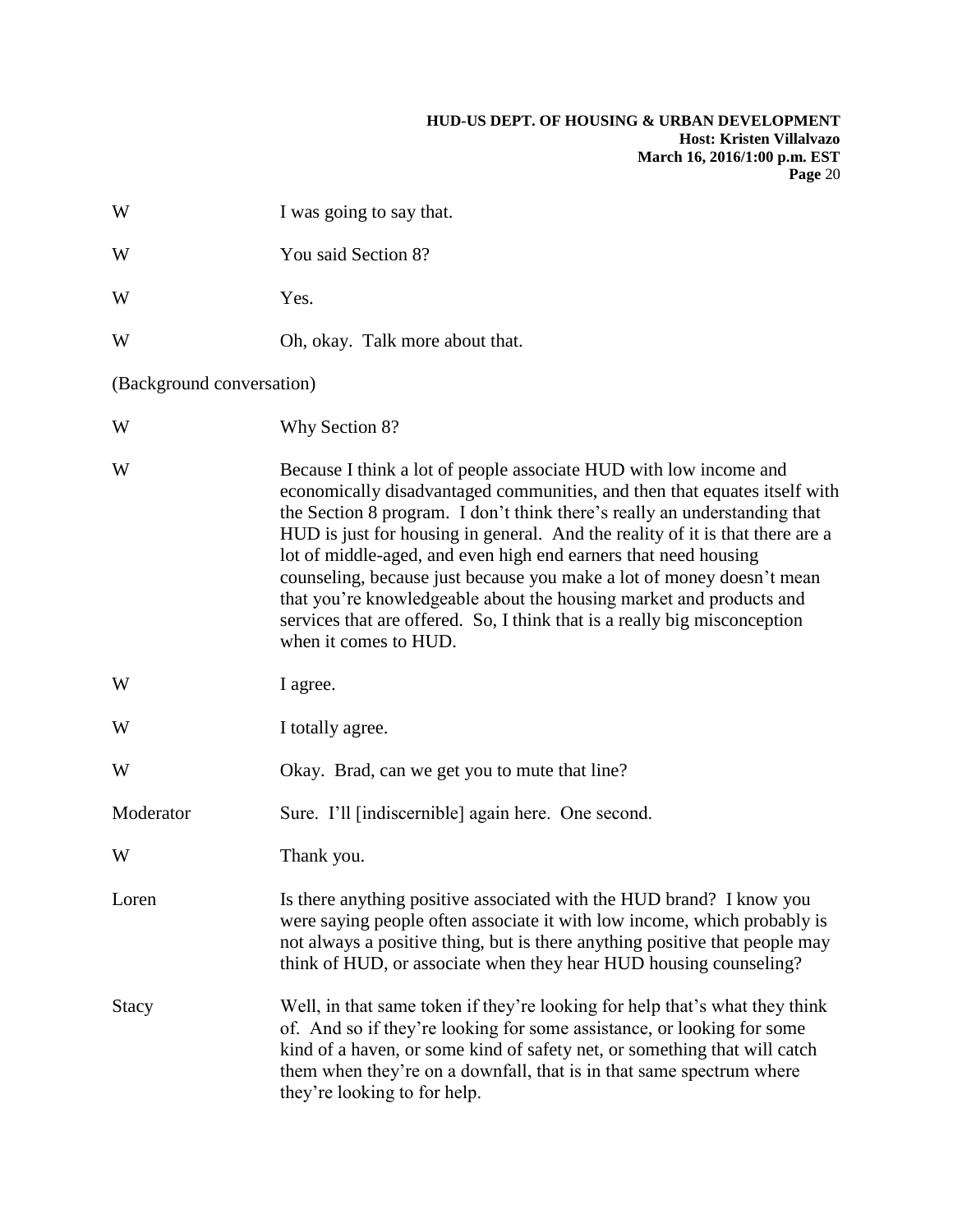| W            | Some of the clients feel once you mention HUD and explain to them that<br>it's an agency that represents the government and covers all housing<br>aspect, they feel a little bit comforted that they came to see a HUD<br>housing counselor, once you explain it to them. It gives you more security<br>with the client, I guess. I will call it security.                                                                                                                                                                                                                                                                                                                 |
|--------------|----------------------------------------------------------------------------------------------------------------------------------------------------------------------------------------------------------------------------------------------------------------------------------------------------------------------------------------------------------------------------------------------------------------------------------------------------------------------------------------------------------------------------------------------------------------------------------------------------------------------------------------------------------------------------|
| Stacy        | And I agree with that, that it does give them more security, especially once<br>you explain to them the difference between HUD and Section 8, and to<br>explain that, then they realize it's legitimate, it's backed by the<br>government, and it's not necessarily low income. So, it's just a<br>misconception when it comes to talking about HUD. You have to explain<br>to them the difference between low income and the counseling part of it<br>for first-time home buyers.                                                                                                                                                                                         |
|              | And also we refer to our classes as we're just facilitators, we're there to<br>assist them, make it easy for them to understand what's going on when<br>you're trying to first time buy a home.                                                                                                                                                                                                                                                                                                                                                                                                                                                                            |
| W            | Great. Good point. And one of the comments that we've gotten in the<br>question box is that they don't always think of it positively, and also they<br>think that if it's free then you get what you pay for. And that's something<br>that we've been talking about, I talk to my agencies all the time about it,<br>so how do you guys feel about that? I know that's not a question on our<br>screen, but what about charging for counseling, do you feel that people<br>feel that there's more value, or more of a benefit to that?                                                                                                                                     |
| <b>Stacy</b> | Yes, they do, they do associate free with not having any value to it. And<br>one of the things in that area that I've heard in this process is that one<br>agency had this concept where they put the cost of what housing<br>counseling would have cost them, and then put the grant funders that made<br>it possible for them to receive it free, so if it's \$1,500, and HUD paid<br>\$1,000, and this grant paid \$500, but the cost to you is zero, because<br>somebody's paying for it, even if you're not. And I think that's another<br>misconception that the general public doesn't have, just because it's free<br>to you doesn't mean it didn't cost anything. |
| W            | Yes. Excellent. Excellent point.                                                                                                                                                                                                                                                                                                                                                                                                                                                                                                                                                                                                                                           |
| W            | Great point.                                                                                                                                                                                                                                                                                                                                                                                                                                                                                                                                                                                                                                                               |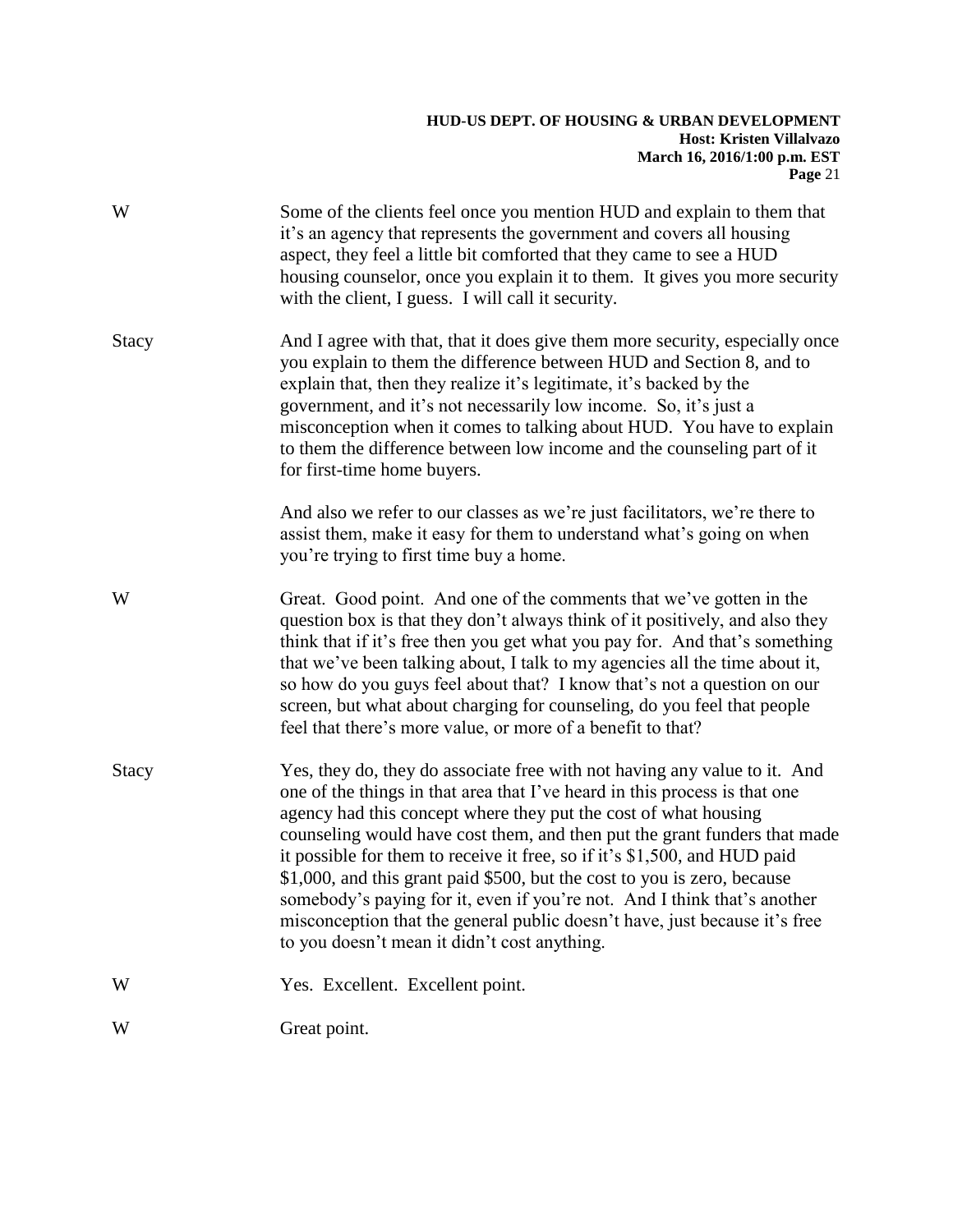| W     | So, what do you think is unique about HUD housing counseling?<br>Anything that you provide that you think other housing counselors don't<br>provide?                                                                                                                                                                                                                                                                                                                                                                                                                         |
|-------|------------------------------------------------------------------------------------------------------------------------------------------------------------------------------------------------------------------------------------------------------------------------------------------------------------------------------------------------------------------------------------------------------------------------------------------------------------------------------------------------------------------------------------------------------------------------------|
| W     | Well, I think we know, as we were just saying, people don't always react<br>positively to the HUD label. They may not recognize it for what it<br>signifies, but we know that we're held to a certain standard and that that's<br>a value, that you have to meet certain requirements to have that HUD<br>approved label, having some kind of stamp like that is important. I don't<br>know if it's necessarily HUD, but I think intermediaries in particular, that<br>is the role that they play in creating a standard for quality and for content<br>of service delivery. |
| W     | Thank you.                                                                                                                                                                                                                                                                                                                                                                                                                                                                                                                                                                   |
| Stacy | And adding to that standard of being unbiased, that is a principle. When<br>you're offering products you can't suggest one or the other. You're just<br>giving them the information and giving them the tools to choose what's<br>best for them. So, I think creating the HUD housing counseling where it's<br>supposed to be unbiased and impartial and not pushing them one way, in<br>one direction or another, but keeping them informed and letting them steer<br>in the direction that they would like to go, just giving them the<br>information.                     |
| W     | And that's a really good point. I think that's one of the key values of<br>housing counseling is an unbiased opinion.                                                                                                                                                                                                                                                                                                                                                                                                                                                        |
| Loren | Great. Okay. Well, I think we can move on. So, let's talk a little bit<br>about value proposition, meaning what [audio disruption] does housing<br>counseling bring? So, this question might be a little bit harder to answer,<br>but we want your honest feedback and honest reflections, what areas do<br>you think housing counseling doesn't meet the expectations of your<br>consumers? Anything that you think we can be doing better?                                                                                                                                 |
| Stacy | I know it's part of the problem, but marketing. This is the best kept secret<br>ever. I really think that there's this great service that everybody knows<br>about but nobody knows about at the same time. So, it is like getting that<br>word out there and re-branding, and really letting them, and putting that<br>united voice out there of just how valuable this resource is. And there are<br>other people that benefit off of the work that aren't contributing to the<br>efforts, the realtors, the lenders, the originators, and really getting those            |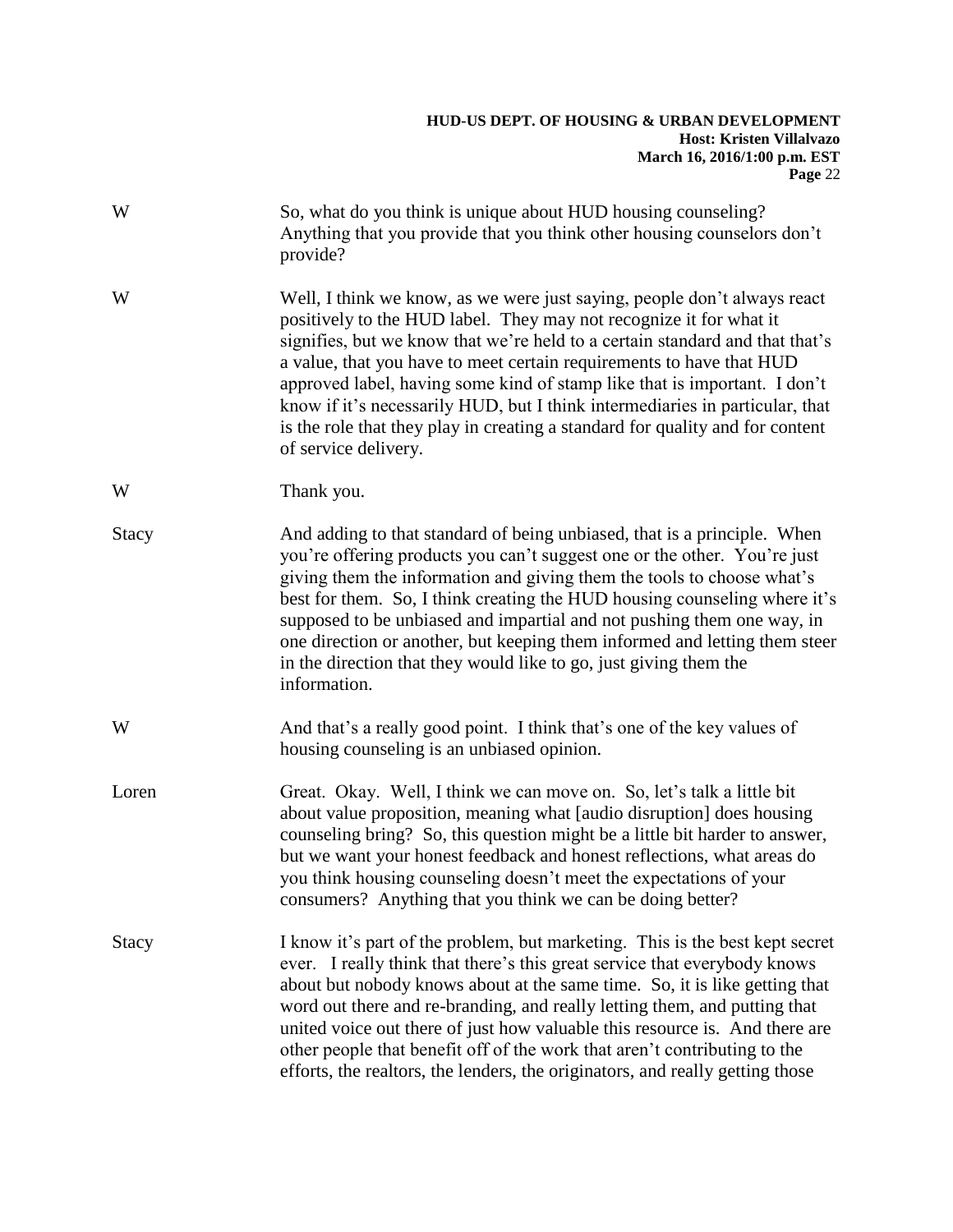stakeholders to the table and acknowledging the value of housing counseling.

- W "Best kept secret," that's a good way to put it.
- W Yes.
- W I think that the counseling [indiscernible] so limited in their capacity to do that kind of outreach and to meet people where they are and where they want to get the information from, I know there was a comment earlier about online education, but I think that more and more consumers, if that's where they're going to find the information then maybe that's where we need to be using technology more to meet consumers, just making it more accessible and using online education platforms even to expand your capacity to do that, because not everyone is going to want necessarily the one-on-one advising. They may just want the education.

It's having more of a customer-centric approach in that we are held to certain requirements we have to meet for client files, and forms they have to sign. And I think that can sometimes feel a little bit like a hindrance to just coming in and talking to someone and getting the information you want, or going to their course online and getting the information you want.

- W Great. Thank you. So, we talked about benefits to the actual first-time home buyer earlier, and you all gave good feedback there, and we've also talked a little bit about how first-time home buyers are going to lenders and real estate professionals first rather than coming first to a housing counseling agency. What benefits do you think you can provide to the lender and to the realtor?
- W I personally—
- W [Indiscernible].
- W —think is that we have the capacity to identify the clients that will fit their products. Since we know already what the client is looking for, if we get all the information that we need from different lenders we can educate the client on more options and also allow them to find themselves the lender who has the ideal product for the client.
- M Our pitch to lenders and real estate agents is always that if you have someone, especially a lender that maybe can't get approved, it's money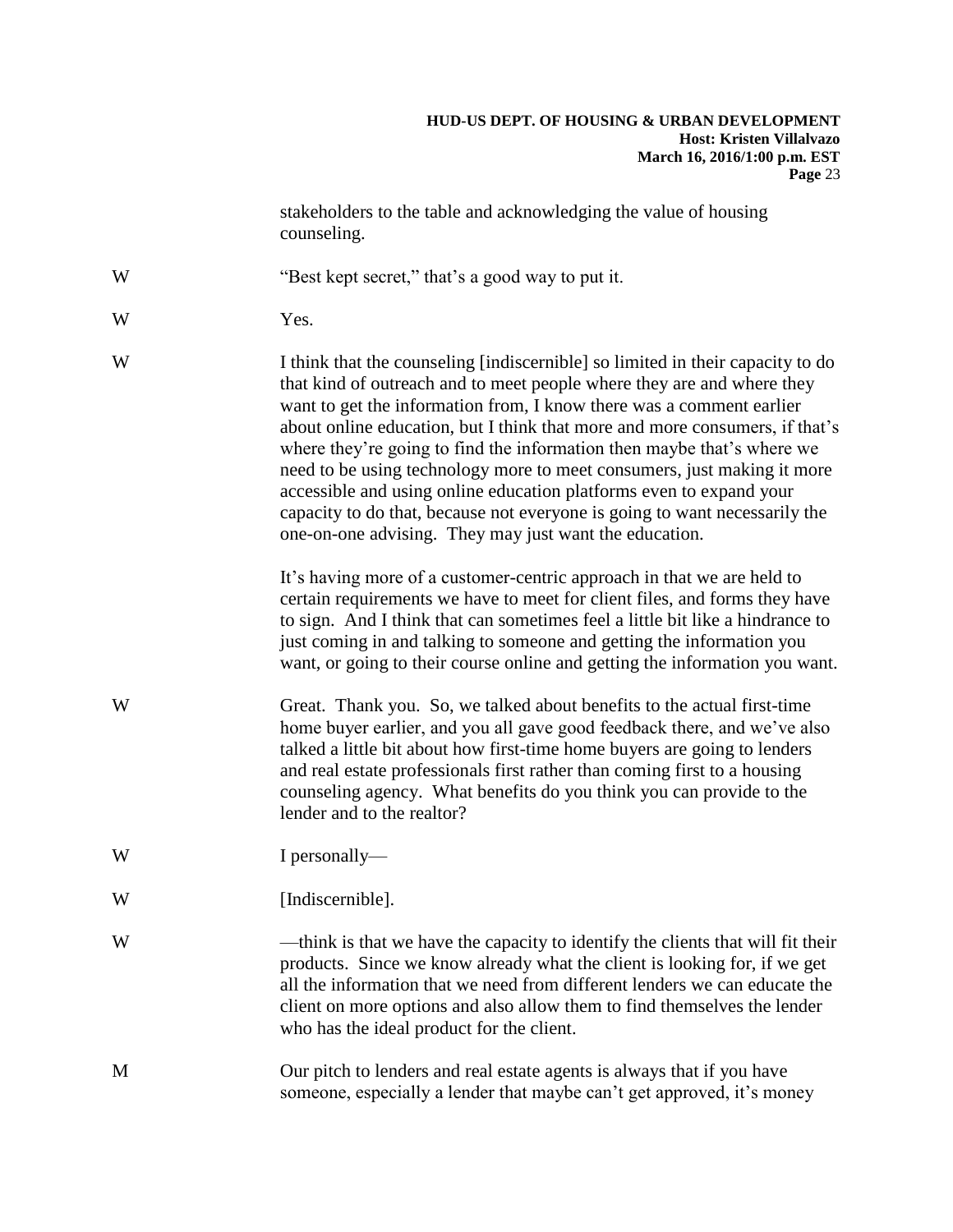walking out the door, and if you just flat out tell a person "You're not approved" and you just let them go, especially for someone that maybe is close, someone that maybe just needs a little help with their credit, or maybe just needs to be able to save up a little money. So, we try to encourage lenders and realtors to send them to us.

It's true that there's no guarantee that the person might go back, but people being people you're going to feel grateful to that lender, or you're going to feel grateful to that real estate agent for connecting you with the housing counseling agency that was able to help you out. And even if ABC bank down the street has a better deal, I might just feel more comfortable working with you at your bank, so I might come back to you.

So, that's the biggest thing is just letting them know that it's money walking out the door if you don't send them our way to try to get some type of assistance for that person, because more than likely they're going to come back, and it's money right back in your pocket.

- W And that's great feedback, because that's one of the things that we're hearing from the lenders is they're afraid that if they send them to a housing counseling agency that they're not going to get them back. And so I think that's great, what you just said, as far as if you develop a rapport with the consumer they'll be back and they'll be better qualified to buy the home.
- Well, I know that there are certain agencies, we don't do that, but there are certain agencies that only work with a few lenders. So, if a lender saw that particular client, the possibility is if they're not on their list they're not getting them back. So, I have seen that from other agencies.
- W Okay. Anybody else, benefits that we can provide to the lenders and the real estate professionals?
- W I see that they will be getting a more educated client and one that you don't have to hold their hand. It's a lot of benefits from the client already knowing what to do and all the steps of home ownership before they get to an application. It's a win-win situation.
- M And just being a better educated client is going to help them hopefully be better at paying that mortgage, so it's going to be someone that they don't have to worry about later on.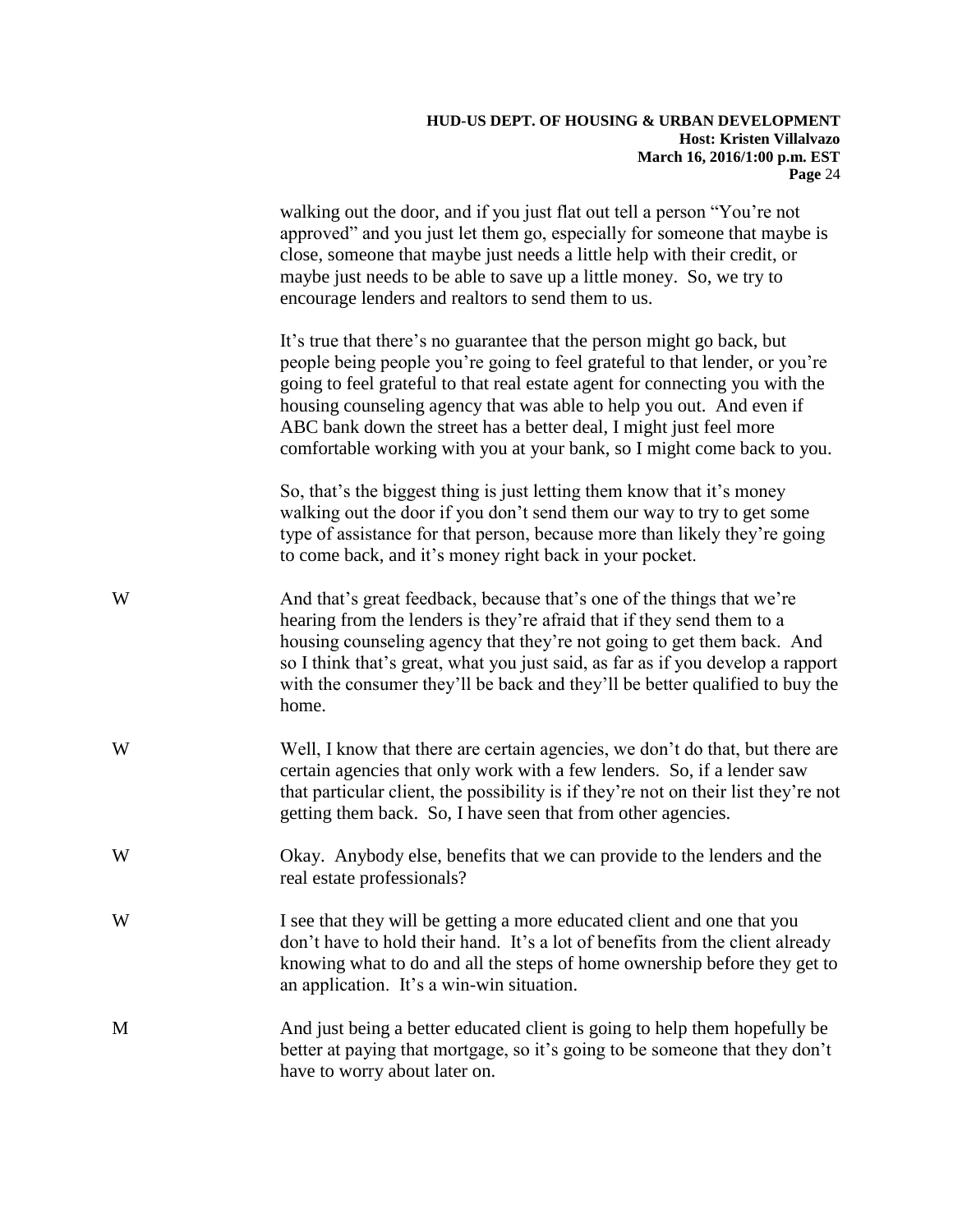| W | Right. Absolutely.                                                                                                                                                                                                                                                                                                                                                                                                                                                                                                                                                                                                                                                                                                                                                                                                                                                                                                                                                                                                                                                                                                                                                                                                     |
|---|------------------------------------------------------------------------------------------------------------------------------------------------------------------------------------------------------------------------------------------------------------------------------------------------------------------------------------------------------------------------------------------------------------------------------------------------------------------------------------------------------------------------------------------------------------------------------------------------------------------------------------------------------------------------------------------------------------------------------------------------------------------------------------------------------------------------------------------------------------------------------------------------------------------------------------------------------------------------------------------------------------------------------------------------------------------------------------------------------------------------------------------------------------------------------------------------------------------------|
| W | Not only from the banking side, but also from the real estate point also it's<br>a benefit, because then the client already knows what they're looking for,<br>probably what area they're looking to buy. Part of that home ownership<br>counseling is to educate in how to select the property, what to look for,<br>how to select the realtor, so it will be helpful for all parties involved.                                                                                                                                                                                                                                                                                                                                                                                                                                                                                                                                                                                                                                                                                                                                                                                                                       |
| M | Yes. It helps for a real estate agent if they know that we're an agency that<br>we're helping people to become qualified for loans, or get pre-approved,<br>and that's a whole section of people that they can tap into to try to expand<br>their business. So, I just feel like in that line of work, and we're talking<br>about the real estate agent, we're talking about the lender, what's going to<br>really get to their ears, or tickle their ear, is when you talk money. So,<br>when they realize that they have a chance to make some money, as much<br>as I like to think that they're such good-hearted people, that's really what<br>it comes out to is they want to be able to make some money off of this.<br>So, if you can convince a lender of that, you can convince a real estate<br>agent that, yes, we're able to help people to get approved for loans and<br>obviously they're going to need a real estate agent, so that should<br>encourage them to want to work with us, assist us, maybe whether it's<br>some home buyer's class that an agency is hosting, maybe they want to be<br>a part of it just to get their name out there, and hopefully draw some<br>clients their way as well. |
| W | I think that's absolutely right. So, the two biggest benefits are a mortgage<br>ready client for the realtors, when someone walks in the door they're<br>mortgage ready, they are ready to buy a home and that's exactly where the<br>realtor wants them to be, not spending time trying to find a way to get<br>them mortgage ready, or putting them into a Rolodex file, or an iPhone<br>app that they'll get back to in later years.                                                                                                                                                                                                                                                                                                                                                                                                                                                                                                                                                                                                                                                                                                                                                                                |
|   | For the mortgage industry as a whole the biggest benefit is the ability to<br>tap into huge swaths of the marketplace that they're not even thinking<br>about helping at this point in time, low to moderate income, people of<br>color, and low to moderate income communities. They're not even<br>advertising there. They're not even thinking about bringing those folks in.<br>Often, more often that they'd like to tell us of course, they're denying<br>huge swaths of this community when they could in fact channel them<br>through us and again have a brand new whole new pipeline of mortgage                                                                                                                                                                                                                                                                                                                                                                                                                                                                                                                                                                                                             |

ready home buyers.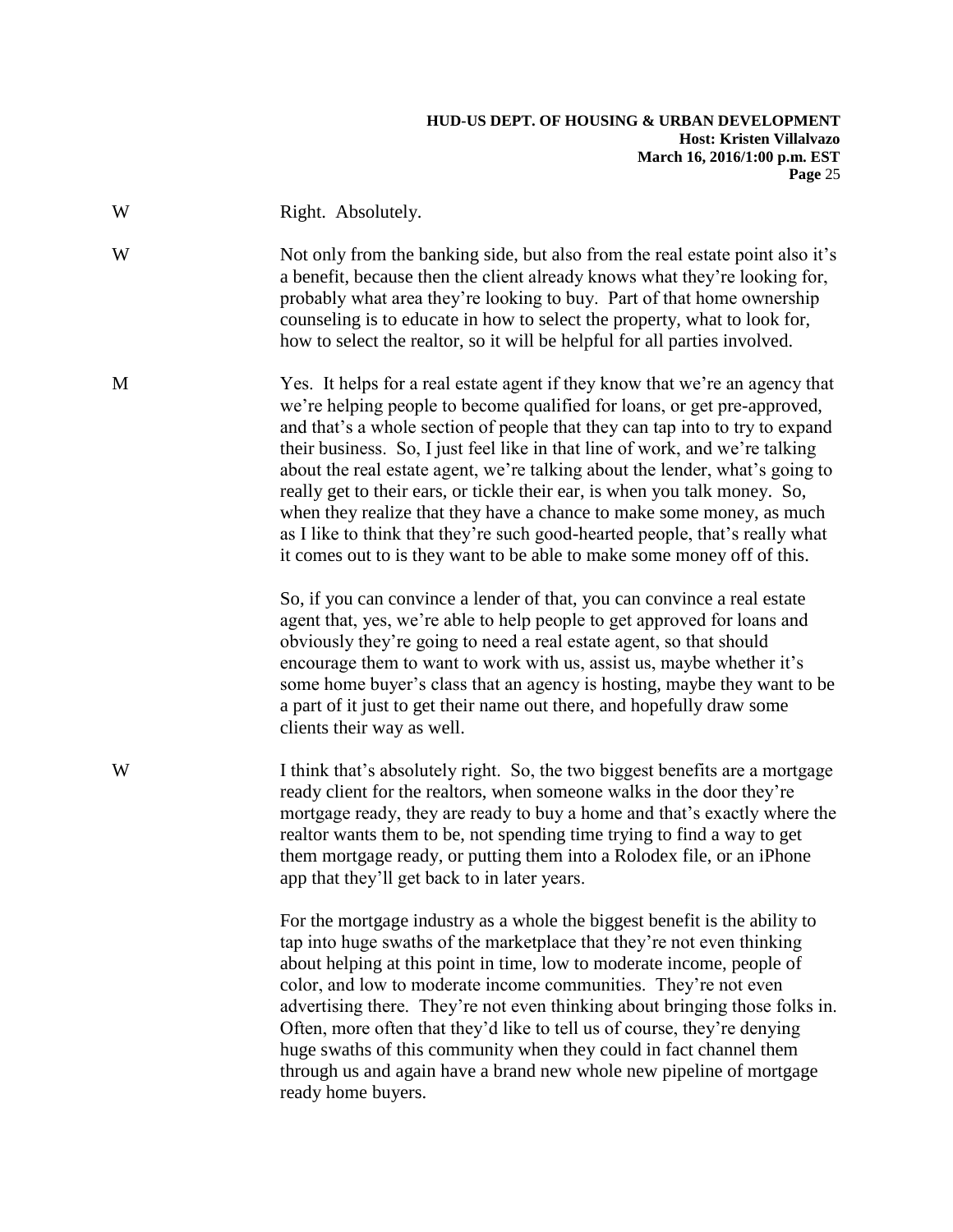| M     | Yes. And it helps them. A lot of banks, they have to get their CRA loans,<br>and most of us are dealing with areas or communities where that's where<br>people are buying houses. So, it definitely is a benefit for them.                                                                                                                                                                                                             |
|-------|----------------------------------------------------------------------------------------------------------------------------------------------------------------------------------------------------------------------------------------------------------------------------------------------------------------------------------------------------------------------------------------------------------------------------------------|
| W     | What do you believe is the difference in value for the consumer between<br>going to a HUD housing counselor than just going to another housing<br>counseling agency that's not HUD approved, or HUD certified?                                                                                                                                                                                                                         |
| W     | I think that by being a HUD approved housing counselor we're more<br>regulated. We have more restricted guidelines that we have to follow.<br>We're audited also every other year. And we're constantly educating<br>ourselves as per the request of HUD, versus some other agencies that if<br>they're not HUD regulator or HUD certified I don't know what will make<br>them do the upkeep of the agency and the housing counseling. |
| Loren | Okay, great. That's great feedback. We talked a little bit about<br>perceptions earlier, and you all shared some really interesting feedback<br>about how people associate HUD often with Section 8, low income, credit<br>issues. What do you think we can do to help improve those perceptions?                                                                                                                                      |
| W     | The only way I notice that things change is when you educate the client.<br>Some of these people they come in and they don't even understand, they<br>say, "Well, HUD is Section 8." But when you explain to them they don't<br>realize what even Section 8 is. They just think that HUD is just a whole<br>group of people that they don't work, and you explain, you educate, and I<br>guess they will spread the word.              |
| W     | Anybody else have any other feedback on this? Do you think that having<br>additional designations would change consumer perceptions? Do you<br>think that would provide more value in their minds?                                                                                                                                                                                                                                     |
| M     | Can you explain what you mean by that?                                                                                                                                                                                                                                                                                                                                                                                                 |
| W     | Sure. So, in a lot of industries in the housing market, lenders, real estate<br>professionals, they have these letters after their name, right, they have<br>these designations that make them seem more educated, or more<br>important, or just they have more information. Do you think that that<br>would help people see housing counselors differently? Do you think that<br>would improve the perception at all?                 |
| M     | I personally think that the most important thing is once you get them in the<br>door. I think once a person gets in the door then they just, as has been                                                                                                                                                                                                                                                                               |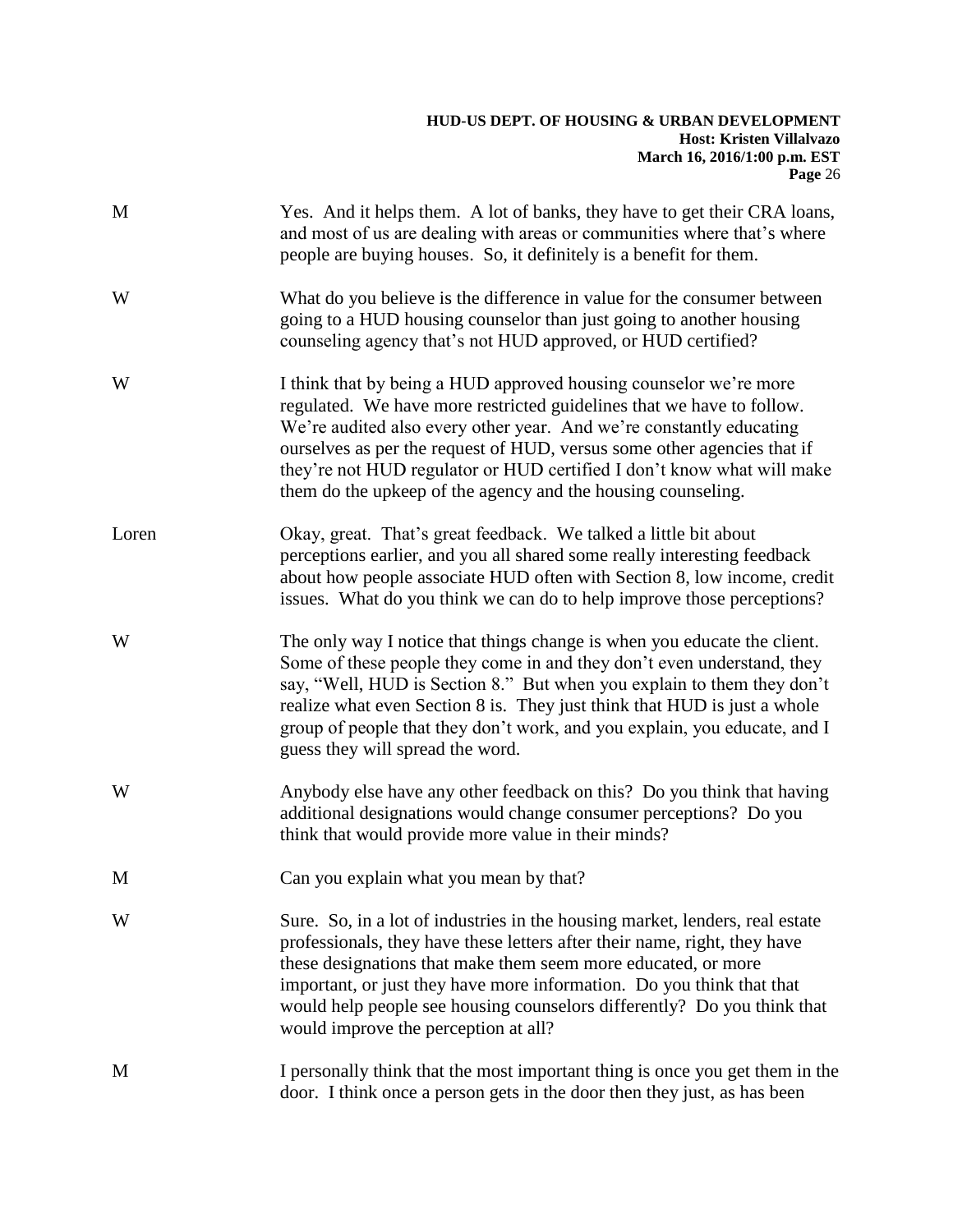|       | said, once they hear what we do and how we do things then I think a<br>person can instantly realize the value of it. So, I think that's just the<br>biggest part is just getting them in the door. And that's what my housing<br>counselor told me, that there needs to be a way to make it, I don't know,<br>his word is "sexy" or "fun," just some way to get the word out there. As<br>long as you get them in the door, then people realize the value of things.                                                                          |
|-------|-----------------------------------------------------------------------------------------------------------------------------------------------------------------------------------------------------------------------------------------------------------------------------------------------------------------------------------------------------------------------------------------------------------------------------------------------------------------------------------------------------------------------------------------------|
|       | We've had people that have tried to pull out their checkbooks after we<br>provided counseling and then we explain, "No, this is a free process that's<br>paid for by other funders," so they realize that value. But it's just a matter<br>of getting them in there.                                                                                                                                                                                                                                                                          |
| Loren | Okay. Thank you. Okay. I think we can move on, Judy. The next thing<br>that we want to talk about is partnering. As you know, and as Judy<br>explained earlier, we are going to be taking a lot of the findings from our<br>research and developing a full awareness and disability campaign.                                                                                                                                                                                                                                                 |
|       | But we can't do that without your help, so I have a polling question for<br>you, if you would be willing to partner with HUD, and if so in what<br>capacity? So, you'll see a number of ways listed here, would you be<br>willing to feature a story in your organization's newsletter or publication?<br>Would you be willing to promote us on social media, on your website?<br>Would you be willing to collaborate and feature HUD in your special<br>events, or your upcoming seminars, or assist HUD with identifying other<br>partners? |
|       | And then finally, would you be willing to share success stories? We know<br>that you probably have many stories about people who have been<br>successful in purchasing their home or staying in their home as a result of<br>housing counseling. Would you be willing to share those success stories<br>so that we can then promote them to a larger audience? So, if you could<br>just take a few moments to answer that poll, that would be great.                                                                                          |
|       | We have only 27% voting. Well, please take a few moments to respond.<br>Alright, we're at about half, so we'll close that poll whenever you're<br>ready, Judy.                                                                                                                                                                                                                                                                                                                                                                                |
|       | Okay, great. Thank you. It looks like a majority of people would be<br>willing to partner in some capacity, so this will not be the last time that<br>you hear of the campaign. So, thank you for that feedback. We'll<br>definitely be back in touch with you as we start to develop those key<br>messages at Creative and discuss ways that we can partner.                                                                                                                                                                                 |
|       |                                                                                                                                                                                                                                                                                                                                                                                                                                                                                                                                               |